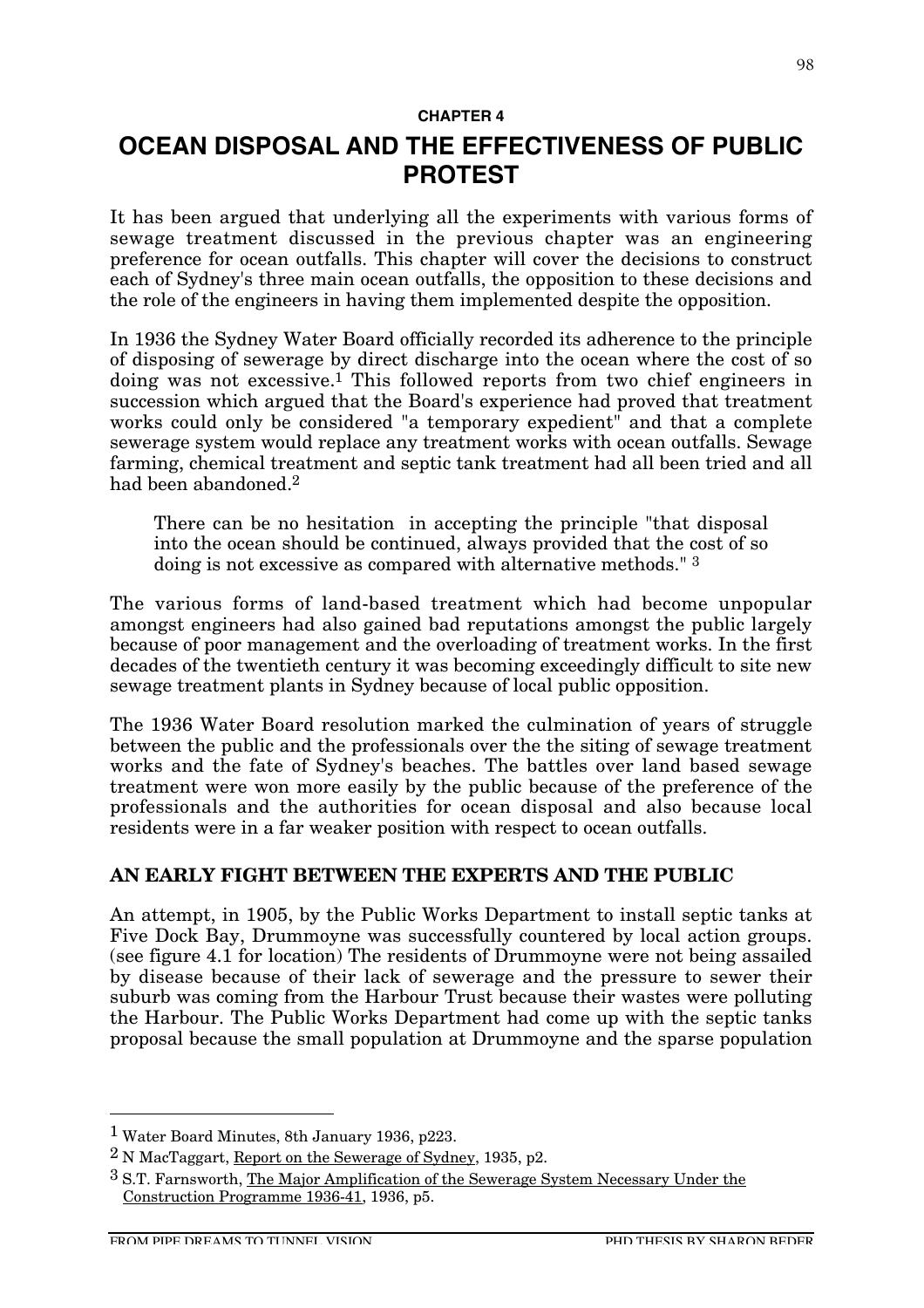between Drummoyne and the main Western Sewer did not warrant the additional expense of pumping the sewage up to the main.



**Figure 4.1 Sydney Beaches**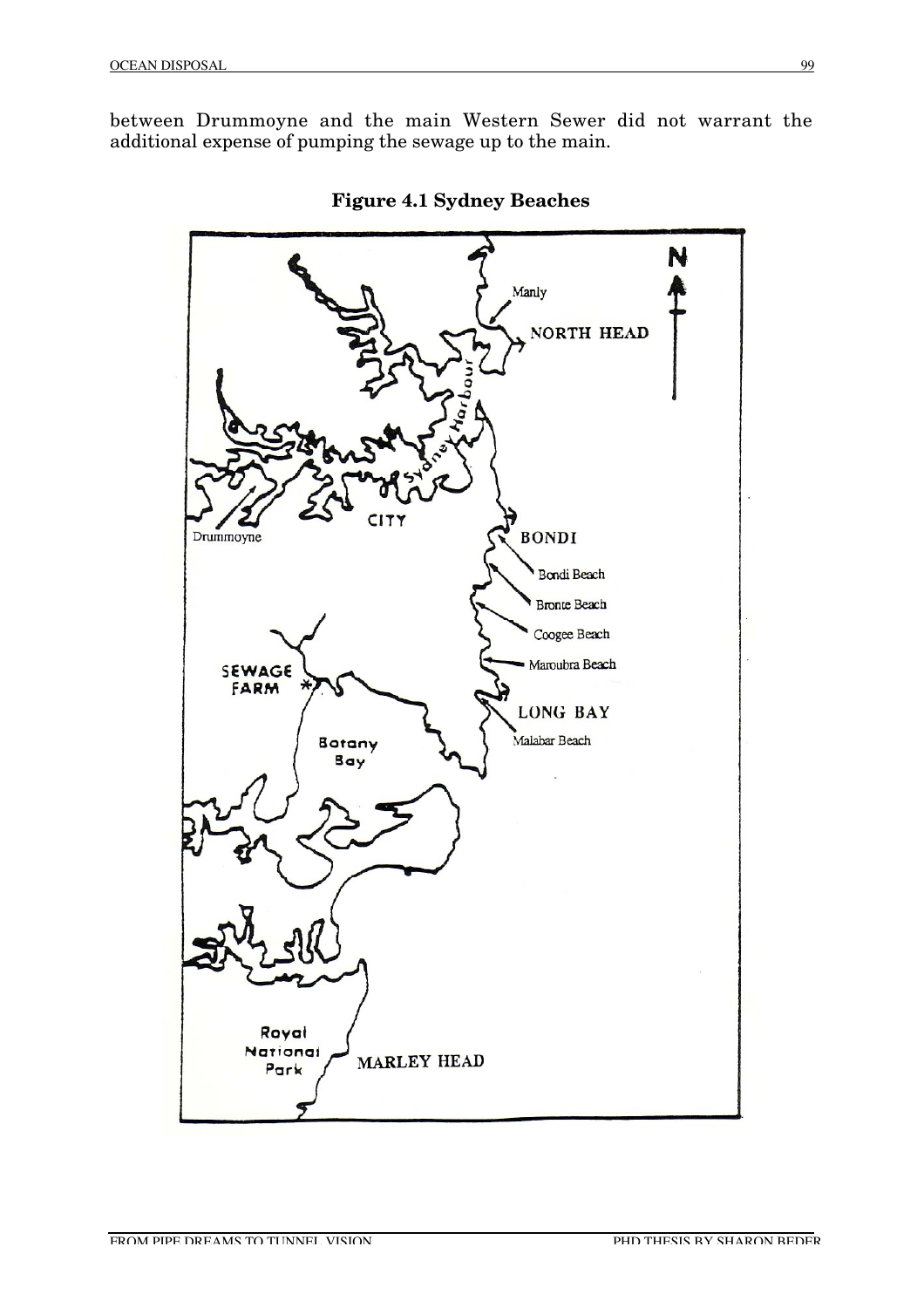The Drummoyne residents did not like what they heard and saw of the other septic tank installations around Sydney, particularly at Folly Point. They claimed they were willing to pay higher rates to have their sewage fed into the main western system or to wait years, maintaining the old pan system, rather than have a septic tank system established in their midst. Over 1300 people in a district of little more than 3000 signed a petition protesting against the septic tanks.4

The engineers from both the Public Works Department and the Water Board tried using all the rhetoric and expert authority at their disposal to convince Drummoyne residents that the proposed sewage tanks would not smell or cause any nuisance. The Chief Engineer of the Water Board, J.M.Smail, accused them of having made up their minds even before visiting existing septic tank installations.

A great many people are talking of things they know nothing about. We know that in all these cases sentiment is a very strong factor. No doubt, if you brought some of these people to Balmoral, and let them smell a lot of violets, they would swear that it was stinking sewage. You can never hope to convince people of that description.5

Smail argued that the installations he had visited in England had no smell, a septic tank would give absolutely no nuisance at Five Dock Bay, that even when the septic tank system was working badly it would not be dangerous and that the filter beds would never foul. The President of the Water Board, Thomas Keele was less emphatic about the absence of smell, "there is always a smell connected with sewerage works", but said it would not be objectionable and there would be no nuisance.6

The tendency of the authorities to label protesting locals as being somewhat ignorant and sentimental became evident in this battle. The Parliamentary Public Works Committee asked Keele if the local prejudice resulted from "a want of knowledge" and he replied,

Exactly so. An effluent with the degree of purification of that I have referred to is turned into streams in the old country from which drinking water is obtained, so I fail to see how it can contaminate the salt water.7

To some extent the locals were not concerned with the facts of the case. As one alderman put it

You must understand that it does not matter if the system is good or bad, the mere fact of the septic tank being in that locality would

<sup>&</sup>lt;sup>4</sup> Parliamentary Standing Committee on Public Works, Scheme of Sewerage for the Municipality of Drummoyne, 1906.

 $5$  ibid., p48.

 $6$  ibid., pp3-8.

<sup>7</sup> ibid.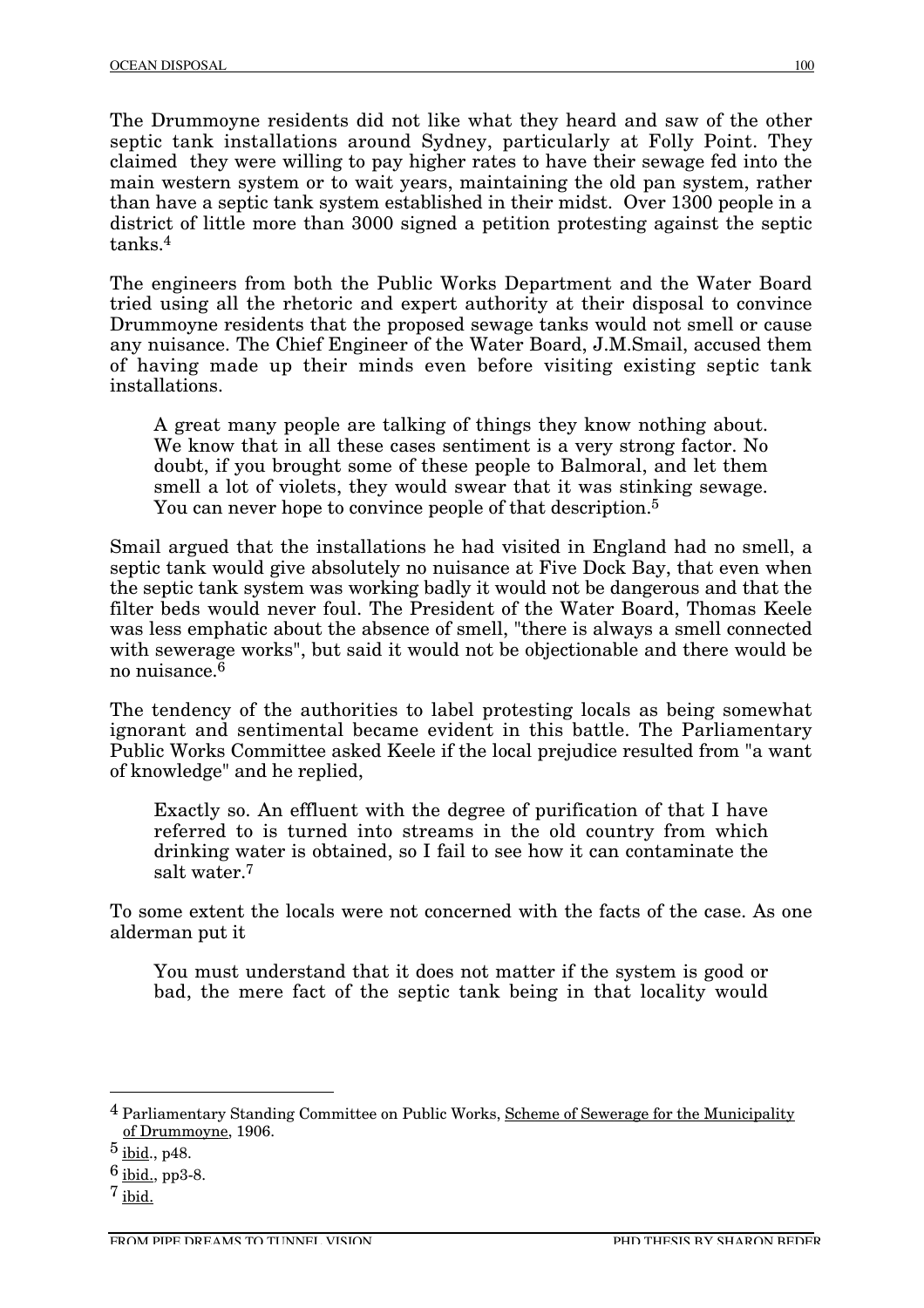depreciate the value of property there, and prevent people from going to reside in that locality.8

To the engineers this obstinacy in the face of the "facts" was a show of irrationality. The Board's chief engineer claimed that the greatest thing they had to fight against was "sentiment" which accounted for 90% of the opposition to any improvement or reform.9 Nevertheless both the Public Works Department and the Water Board showed a similar sort of sentimentality in their reasons for choosing the Five Dock Bay site. They claimed there was no suitable site along the Parramatta River because of all the fine houses fronting the river

naturally that is the most valuable portion of the frontage. To plant a septic tank in such a situation would be very objectionable because, apart from its not being perhaps a nuisance as far as smell is concerned, it is very unsightly, and there is a sentimental objection.10

And when questioned about Iron Cove as a site Smail argued that if there was going to be any detriment to Five Dock Bay, the argument would apply even more so to Iron Cove Bay where there were public baths, a steamer's jetty and a popular picnicing place. 11

This branding of the public as ignorant was not in keeping with the obvious fact that many of the witnesses had gone to a lot of trouble to inform themselves, reading up about overseas experience and reading books on the subject. Nonetheless the Committee were keen to point out to opponents of the system that they should listen to the experts, that they didn't really know what they were talking about, that they were only concerned about their own district and didn't care about forcing their sewage onto other communities.<sup>12</sup>

Moreover, the evidence of some experts was preferred to that of others. Dr MacKellar, a widely respected doctor, who had given evidence at the Illawarra Suburbs sewerage inquiry, was frequently referred to by witnesses at this inquiry. He had said that septic tanks were fine but should be remote from inhabited dwellings, say half a mile, to prevent a health risk. Smail's response when asked about MacKellar's comments was; "With all due respect to him, I, as a sanitary engineer, do not think I would pin much on his knowledge."13

Nor was the knowledge of local people about local conditions given much weight. They pointed out that the Bay into which the effluent would flow was landlocked and that there was very little movement that could carry the effluent away. Even Keele agreed that the action of the tide would be "simply up and down...there would not be any current". Nonetheless Keele argued that the works at Folly Point had a similar situation but no nuisance was caused and fish there were plentiful.14

8 ibid., p15.

- 9 ibid., pp9,78.
- $10$  ibid.
- 11 ibid., pp6, 78-9.
- $12$  ibid., p56.
- $13$  ibid., pp12, 50.

<sup>14</sup> ibid., pp5-6.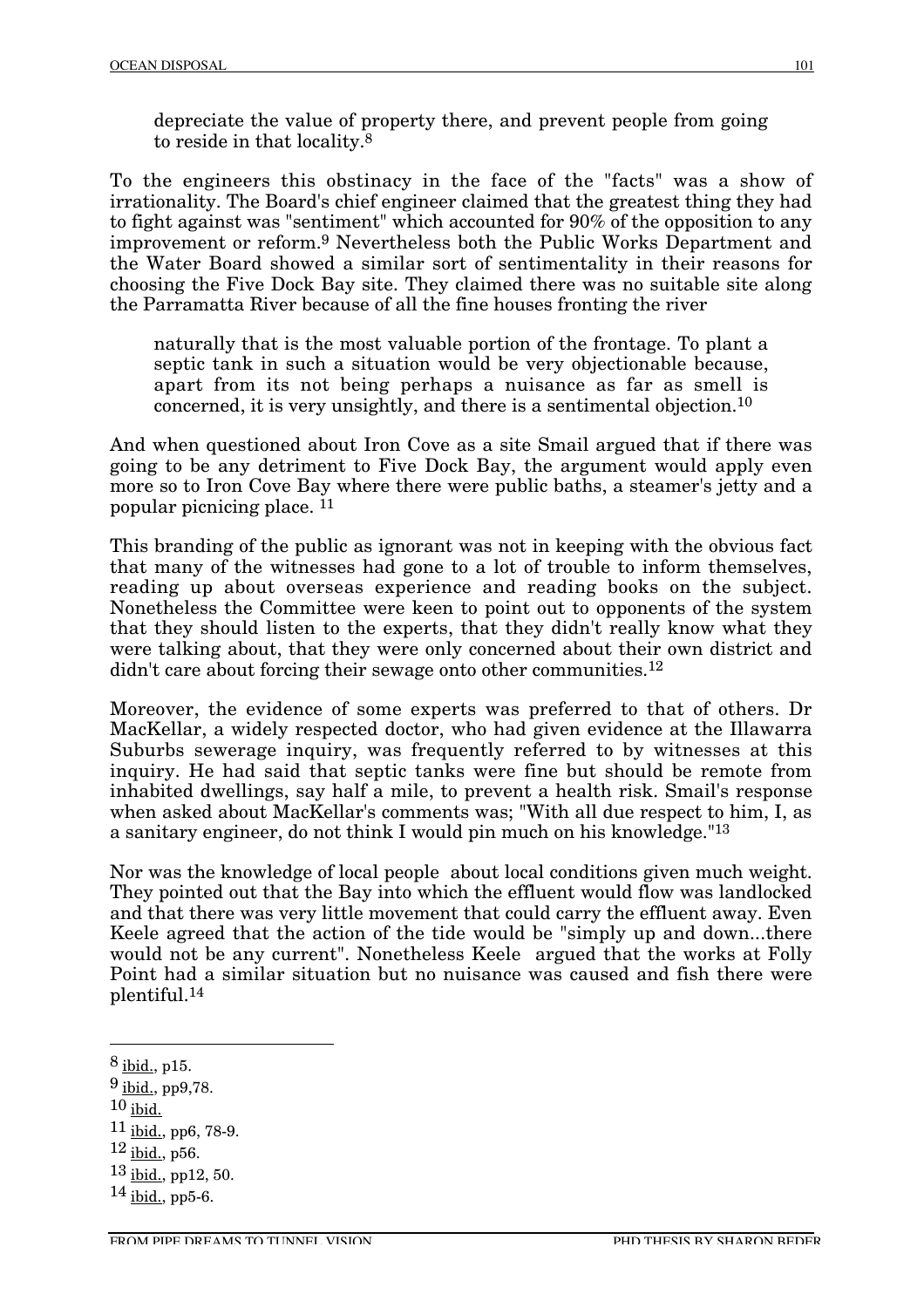When Smail made the same comment a committee member pointed out that the presence of fish could hardly be seen as a safe guide since they always gather round any offal. Smail replied that this was not so with fish in English rivers, if the fish could live in these rivers then it was not dangerous<sup>15</sup> and there were no impurities. "That is one of tests accepted by bacteriologists as conclusive." 16

The final success of the Drummoyne residents lay, not in the winning of the verbal battle at the hearing. They could not win that because of the power and expert authority of the engineers who were willing to make extravagant predictions for the sake of achieving their ends. Rather they won, because the sewerage scheme had to be paid for with their rates and therefore required some sort of acquiescence. The hearing had not been an effort to adjudicate between two sides of a debate but rather it had been an attempt to get the public on side. In this it had failed.

#### **BATTLES OVER BEACH POLLUTION**

The battles over sewage outfalls were of a different nature. The outfalls were to provide not just for local residents but for a far wider section of the community, many of whom did not care very much about beach pollution, or at least put the sewering of their local neighbourhood as a higher priority than clean beaches. There was no danger of a rate-payers revolt and the representatives of beach suburbs were in a minority on the board.

The first battle was fought over Bondi Beach when it was proposed to divert the city sewage, which was at the time fouling the Harbour, to Ben Buckler, a headland on the northern end of Bondi Beach. (see figure 4.1 for location) An anonymous poet wrote of the plans to discharge sewage at Bondi in the Evening News in 1880,

> But now! The festering filth, that scums yon waves, Shall sicken health, to fatten graves! And when at last each beach and shore, Grows sewer sodden'd more and more Fell pestilence shall silent sow My unseen seeds-to sudden grow In one vast upas tree, whose breath Shall spread one brooding pall of death?17

The Sydney Illustrated News also took to alarmist editorialising over the proposal.

Our beautiful beaches along the coast will become putrid, festering, fever beds, and our city will vie with New Orleans or the Savannah for the yellow fever and all the concentrated plagues which ever follow

15 ibid., pp5-8.

<sup>16</sup> ibid., p78.

<sup>17</sup> Evening News, 23rd March, 1880,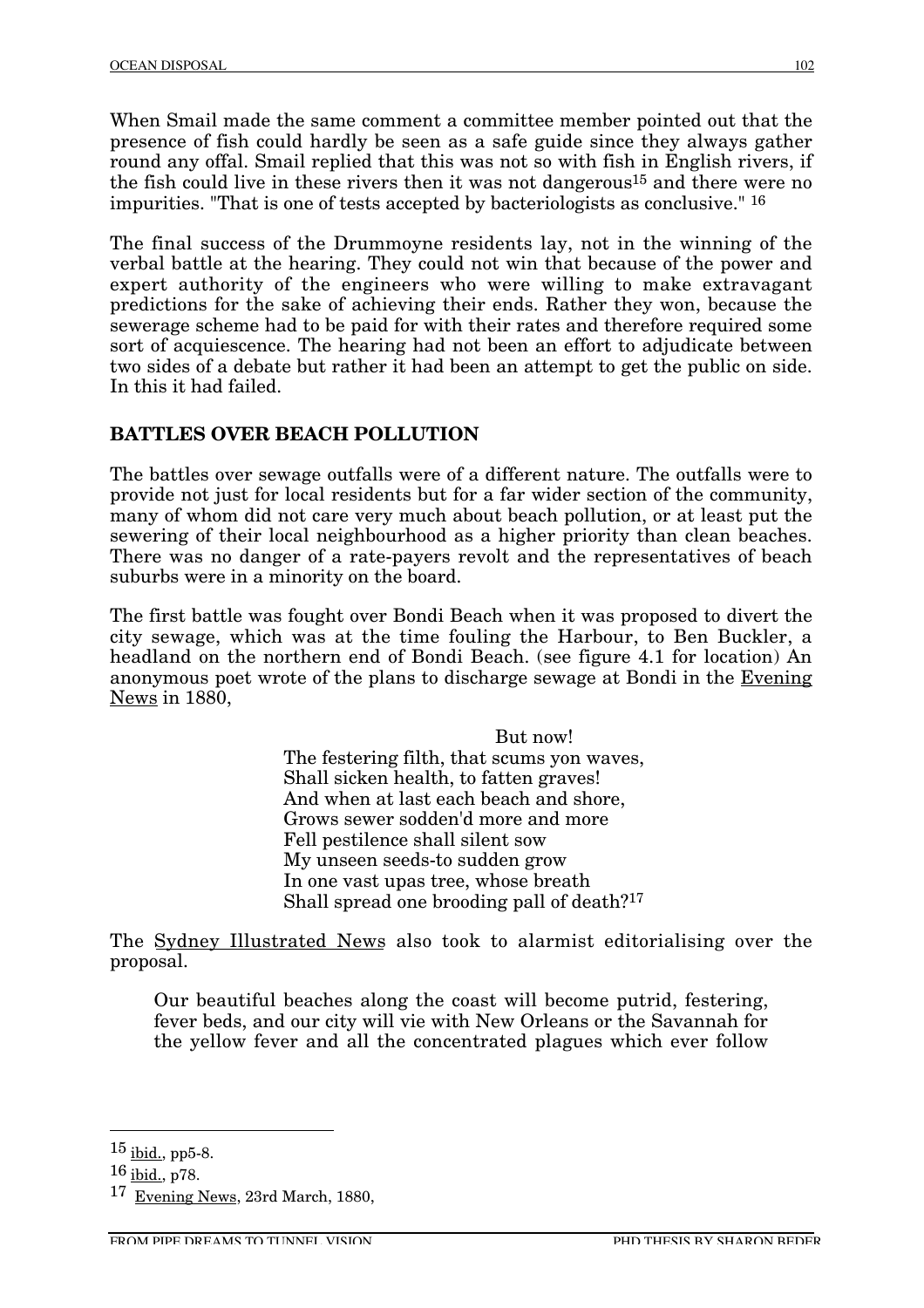Nemises-like, on open defiance of Nature's laws, and besotted disregard to the most ordinary rules of health.<sup>18</sup>

The News followed the "gallant knight", Sir James Martin, Chief Justice of the colony, and his Sanitary Reform League, into the fight against ocean disposal.19 Martin believed that Sydney's beaches and harbours would be destroyed if sewage was discharged at Bondi.20

The local councils in the area were also aghast. A meeting of mayors of suburban municipalities was convened to consider the sewerage proposals which were roundly condemned. The Mayor of Randwick, a suburb incorporating several miles of beaches south of Bondi Beach, was concerned that disposal of sewage to sea would only rid the city of the sewage temporarily. Eventually "an enormous quantity of filth", carried by currents, would line the city foreshores from Botany Bay to Broken Bay. The Mayor of Waverley, a suburb incorporating Bondi and Bronte Beaches, agreed. He explained to the meeting that recently tons of putrid matter had been washed onto Bondi beach from the sea and this was just what could be expected to happen if the outfall plan went ahead.21

At this time Bondi Beach was undeveloped and considered to be fairly remote from the city. The whole of the beach right up to the low-water mark was privately owned by one man who allowed the public access "only by sufferance". Moreover, sea bathing was still considered to be somewhat improper and dangerous, and it was illegal during daylight hours. Nevertheless, the beach was a popular picnic and promenading spot and the public "assembled there in great numbers on Sundays and holidays".<sup>22</sup> The sea air and water was considered to be of therapeutic value and beaches were often billed as health resorts.23

In November 1881, prior to the construction of the sewage outfall, an area of 25 acres along the foreshore of Bondi beach was resumed for public recreation.<sup>24</sup> Bondi sea baths were built in 1886 for the less adventurous. However bathing during daylight hours, between 9 am and 8 pm, was officially prohibited by the Police Offences Act until the law was openly challenged in 1902.25 It was this as well as the lack of development at Bondi beach which has always been used by the Sydney Water Board to excuse its Bondi Outfall. They would argue that there was nothing there to spoil at the time.

The Bondi Outfall at Ben Buckler was completed in 1889 and it was not long before complaints were being made. In 1904 the Water Board discussed a letter they had received about pollution of Bondi Beach by sewage from the outfall.

 <sup>18</sup> The Illustrated Sydney News, 15th May 1880.

<sup>19</sup> ibid.

<sup>20</sup> Sydney Morning Herald, 9th March 1880.

<sup>21</sup> Sydney Morning Herald, 17th March 1880.

<sup>22</sup> Sydney Morning Herald, 17th April, 1880.

<sup>23</sup> Lana Wells, Sunny Memories: Australians at the Seaside, Greenhouse Publications, 1982, pp43-44.

<sup>24</sup> National Times, 6th-12th April 1980.

<sup>25</sup> National Times, 6th-12th April 1980.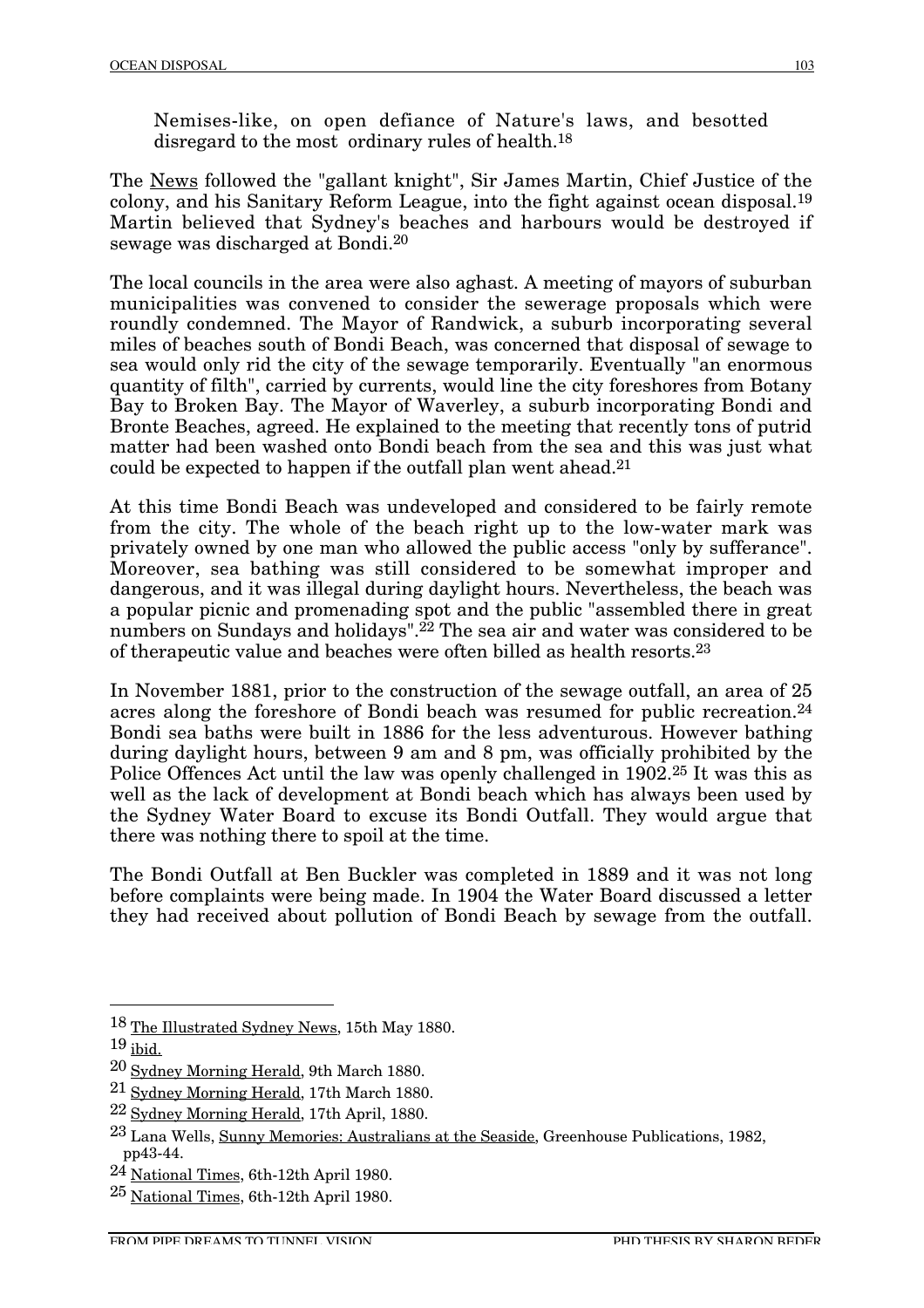Water Board officers had inspected the beach and found sewage deposited along the length of the beach.26

Despite mounting evidence of pollution of Bondi Beach, it was decided in 1908 to build a second major outfall at the headland on the north side of Long Bay where the sewage from the Botany sewage farm and nearby suburbs would be discharged untreated. (see figure 4.1 for location) Pressure for the outfall had come from people living in the suburbs surrounding the sewage farm who, tired of the smells from the overloaded and "sewage sick" farm did not want any form of sewage treatment whatsoever to be carried out near them.27

A third major outfall was decided upon in 1916 to be sited on the northern headland of the Harbour, at North Head.(see figure 4.1 for location) This outfall would take sewage from the overloaded sewage treatment works at Folly Point, Chatswood and Balmoral and serve the northern suburbs and suburbs as far west of the city as Parramatta. Again there was no intention of treating the sewage before discharge and warnings about pollution were disregarded.

### **PREDICTIONS FOR PUBLIC RELATIONS PURPOSES**

The engineers have always failed to predict the pollution which would result from ocean outfalls just as they always failed to publicly predict the nuisances which arose from the sewage farm (although they made provision for such a situation arising) and the septic tank installations. When the Bondi outfalls was recommended the Engineering Committee of the Sydney Sewage and Health Board wrote,

We have examined the set of the tides at the above-mentioned point, and find that during ebb the direction of the current is well off the land, although there is somewhat of an eddy setting towards it to the southward of Benbuckler. On the flood the current sets also to the southward, but from the vast body of water with which the sewage would be mixed, and the constant wash of the waves, we do not apprehend that any nuisance would be caused in the neighbourhood.28

Clark also claimed that discharge at Ben Buckler would not create a nuisance. To come to this conclusion he had watched the waves and gone out by boat to inspect the sea. He had thrown a float overboard and this had "drifted a little seaward and to the north." Clarke concluded that since the mouth of the harbour was three and a half miles away there would be no danger of harbour pollution, or of beach pollution.29

Floats were frequently used by engineers and oceanographers to determine currents and tides and were weighted so that they were not directly influenced

 <sup>26</sup> Daily Telegraph, 10th March 1904.

<sup>&</sup>lt;sup>27</sup> Parliamentary Standing Committee on Public Works, Scheme of Sewerage for the Illawarrra Suburbs, 1906, p5.

<sup>28</sup> Committee Appointed by the Sydney City and Suburban Sewage and Health Board, First Report, 1875, p15.

<sup>&</sup>lt;sup>29</sup> W. Clark, Report to the Government of New South Wales, on the Drainage of the City of Sydney and Suburbs, 1877, p14.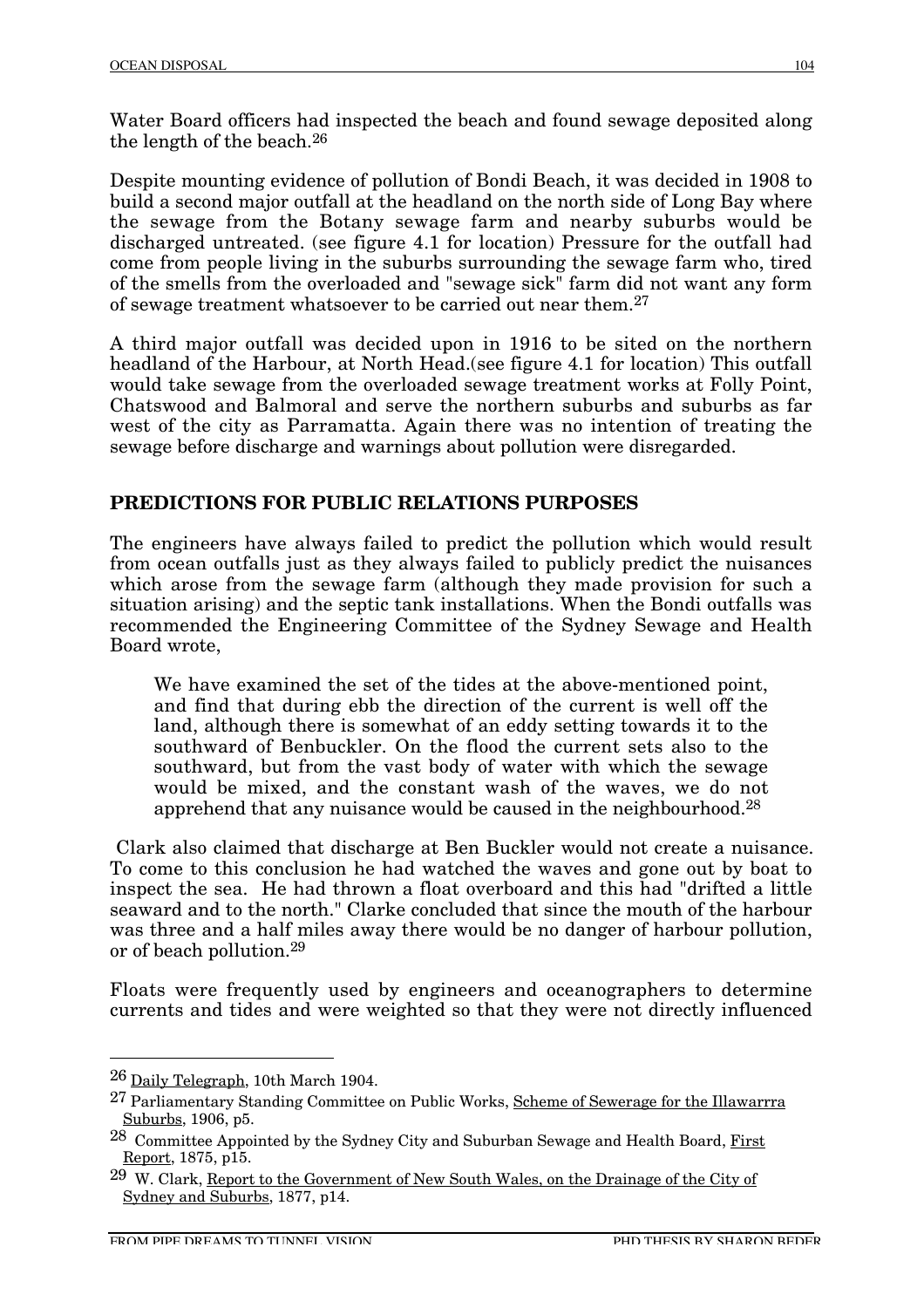by wind direction. Engineers sought locations for outfalls which had predominantly seaward currents. They were well aware that ocean outfalls could cause pollution.30 It was recommended in a major engineering text of the time that the tides and currents be studied over a sufficiently long period to be able to observe the whole range of tides and to ascertain the effects of the winds on the currents and tides.31 Clark's tossing of a float overboard hardly met this criterion.

The emphasis on ocean current allowed engineers to pronounce the outfalls at Bondi, Long Bay and North Head as well suited to sewage discharge because of a prevailing southerly current off the coast. For example the committee inquiring into the Long Bay outfall answered the objections from local property-owners and residents32 by stating that the conditions of the ocean currents off Long Bay were "favourable for carrying floating matter clear of the coast."33

This was based on the evidence of Smail who argued that the current would take the sewage away and that he "would be very much surprised if any of the sewage went into Long Bay", and also the evidence of the Public Works Department's Oceanographic Surveyor, G.H.Halligan. Halligan had examined the coast and tested the direction and velocity of the ocean currents "over two separate periods of the year" (March, September and October) and decided that at the northern headland of Long Bay the current would normally carry the sewage clear of the land. He did admit, however, that putrescible matter might be deposited on the shore near the outfall in rare circumstances. He inferred this from the fact that sewage was occasionally found on Bondi Beach near the outfall there.<sup>34</sup>

In each case the public, especially local residents and beachgoers, was less convinced than the engineers that the southerly current would prevent pollution. The experience with the sewage in the Harbour which had been supposed to be carried off by currents made them cynical when the Bondi outfall was built. Experience with disposing of garbage and offal at sea had been that much of it made its way back to the beaches, especially at Manly.35 Fishermen and locals who knew the sea, also knew that currents were not the only forces acting upon ocean debris. The repeated return of a dead whale which was towed out to sea in 1936 convinced many ordinary people that matter tends to make its way to shore.36

Even the President of the Water Board at the time of the Long Bay Ocean Outfall Inquiry, an engineer himself, admitted that he thought the sewage would drift ashore fairly often. But he allowed the experts to have the final say

 <sup>30</sup> Baldwin Latham, Sanitary Engineering: A Guide to the Construction of Works of Sewerage and Drainage with Tables, 2nd edition, E.&F.N.Spon, London 1878, pp445-7; George Waring, Sewerage and Land Drainage, D Van Nostrand Co, 1889, p75; Henry Robinson, Sewerage and Sewage Disposal, E.&F.N.Spon, London, 1896, pp44-46.

<sup>31</sup> Latham, Sanitary Engineering, p445.

<sup>&</sup>lt;sup>32</sup> Parliamentary Standing Committee on Pubic Works, Disposal of Sewage from the Western, Southern, Illawarra, and Botancy Districts, 1908, p52.

<sup>33</sup> ibid.

<sup>34</sup> ibid., pp52-3.

<sup>35</sup> Sydney Morning Herald, 6th April 1880.

<sup>36</sup> Sydney Morning Herald, 10th January 1936; Sydney Morning Herald, 15th January 1936.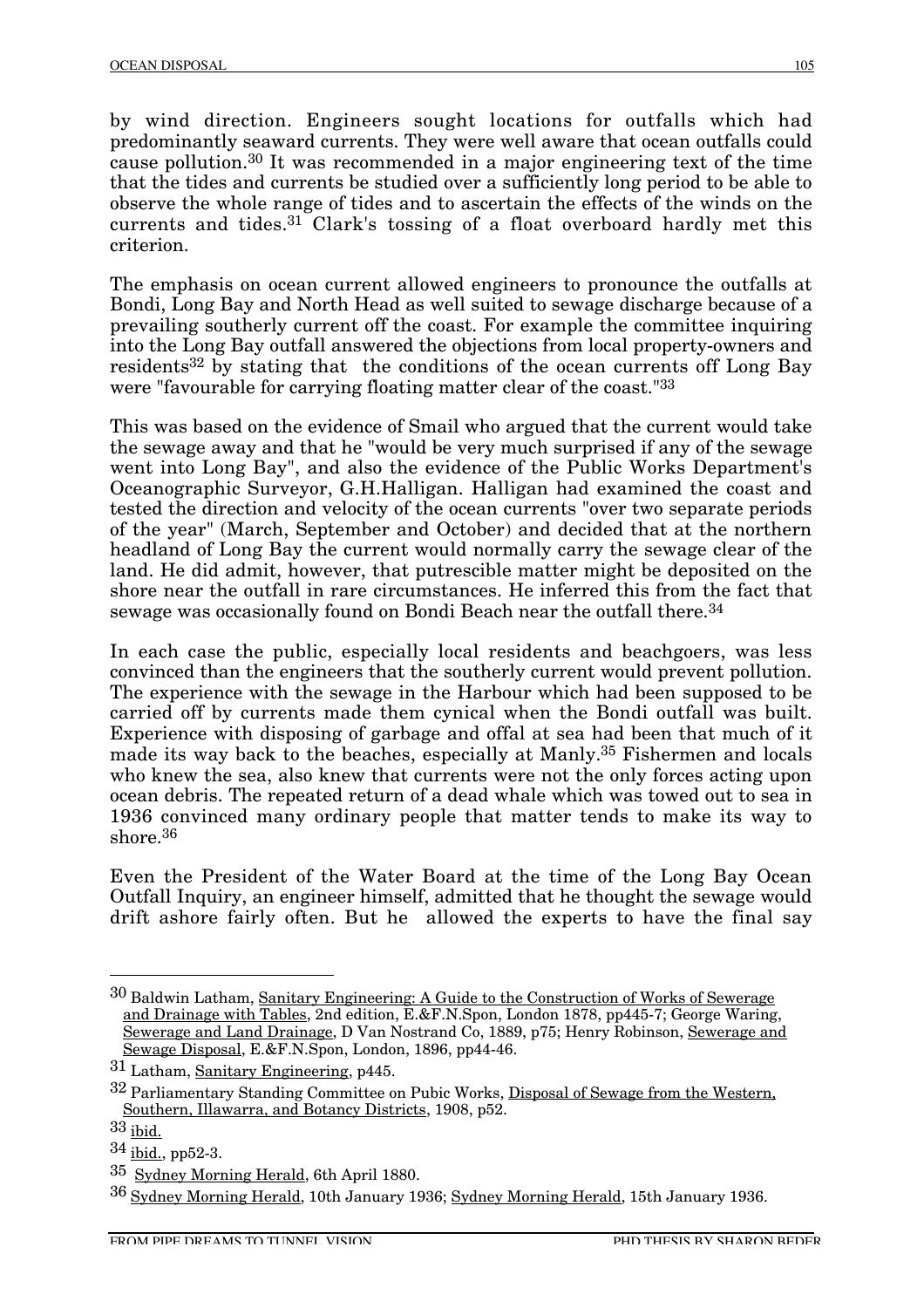claiming that he did not have any experience with sewage movements in the ocean and had only based his opinion on his observations of floating matter such as seaweed.37

In 1880 the newly formed N.S.W. Anti Air and Water Pollution League (founded by Sir James Martin and later renamed the Sanitary Reform League) also opposed the plans to discharge the sewage into the sea as "unscientific" and likely to render Bondi and Coogee "hotbeds of pestilence".38 Extracts from papers by overseas experts which were read out to one of their meetings claimed that sewage had a lower specific gravity than sea-water and would rise to the surface even if discharged at a great depth and carried a long distance out to sea. Also sea water delayed the oxidation of organic matters and preserved foul constituents of sewage. Moreover, a "pickling" process (caused by the fermenting of the sewage on the sea surface) would cause the perpetual release of deadly gases, spreading epidemics as had happened on the shores of the Mediterranean<sup>39</sup>

Engineers were not ignorant of the tendency of sewage to rise to the surface of the ocean since it had a higher temperature and lower specific gravity than sea water. Engineering texts pointed this out.<sup>40</sup> Unless the sewage was carried seaward as quickly as possible, one text warned, some of the "suspended solid impurities" would be deposited on the coast and the rest of the suspended impurities would float on the surface

carried backwards and forwards by every tide, either decomposing and liberating offensive gases, or causing a serious annoyance to those who may have occasion, from business or recreative purposes, to be afloat.<sup>41</sup>

Another text admitted that the floating part of the sewage consisting of "faecal, fatty, and other matters" might be blown ashore by the winds but suggested that screening the sewage would be enough to solve this problem.<sup>42</sup>

Considering that the engineers of the day were well aware of the tendency of the sewage to rise to the surface, they went to extraordinary pains to minimise the influence of the wind on their floats and to ignore surface currents. The explanation lies in the fact that the engineers were more concerned about the free flow of sewage out of the outfalls than with where the sewage might flow to. They were worried about tides and currents to the extent that they might inhibit the outward flow of sewage. Latham's engineering text claims that sea and tidal currents can be greatly prejudicial, or a valuable aid, to discharge, depending on the location of the outfall.43

 <sup>37</sup> Parliamentary Standing Committee on Pubic Works, Disposal of Sewage from the Western, Southern, Illawarra, and Botancy Districts, p53.

<sup>38</sup> Sydney Morning Herald, 10th April 1880.

<sup>39</sup> Sydney Morning Herald, 15th May 1880.

<sup>40</sup> Robinson, Sewerage and Sewage Disposal, p45.

<sup>41</sup> ibid.

<sup>42</sup> Latham, Sanitary Engineering, p450.

<sup>43</sup> ibid., p449.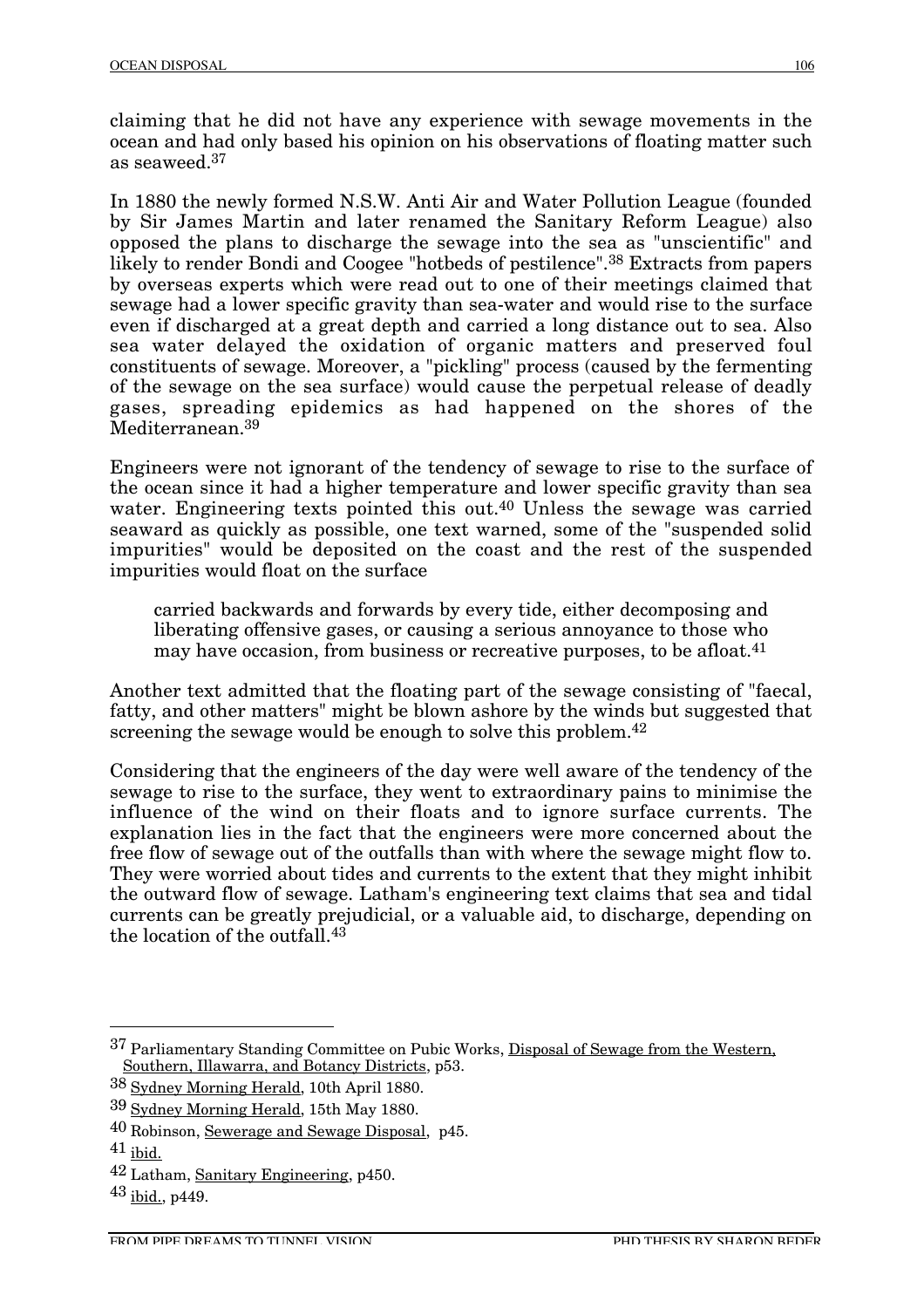This overriding concern with the unhindered outpouring of sewage from the discharge point was manifest in arguments between engineers from the Water Board and the Public Works Department over the position of the Long Bay outfall. Mr Keele, President of the Water Board, did not like the idea of the sewage discharging under water as had been proposed by the Public Works Department because the flow would be retarded by wave action during storms. English experts brought in to settle this and other disputes between the two departments, suggested that the outfall be lowered from 15 feet below high-water of spring tide to 20 feet below to be sure of discharging into still water and the Public Works committee recommended this amendment.<sup>44</sup>

By ignoring or minimising the role of the wind in the travel of sewage in the ocean, engineers were able to play down the probability of beach pollution due to on-shore winds and to reassure the public. When, as the years went by, polluted beaches made this proposition untenable, other arguments had to be used.

By 1916 when investigations for the outfall at North Head were being carried out, the Public Works Oceanographer, Halligan, found that although there was a strong southerly current at Blue Fish point, the surface current could be retarded or even reversed by a persistent southerly wind. When the southerly wind was followed by an easterly wind, "as it invariably is", the floating matter would be blown towards Manly Beach but because the beach was at least a mile from the outfall, the sewage would be harmless by that time.45 He claimed that his experiments with floats led him to the conclusion that floating putrescible material would not go more than one mile from the outfall before being broken up and rendered harmless by the waves.46

This argument that the sewage would be broken up by waves had been used for a good many years as well. The Sydney Morning Herald had defended the plan to put the sewage out at Bondi by arguing not only that the set of the current would carry the sewage out to sea but also that the "incessant churning of the waves on a rocky coast rising abruptly from the depths" was an ideal location for dispersing the sewage and rendering it innocuous.47

Even in 1935, after extensive public campaigning against beach pollution, the Engineer-In-Chief of the Sydney Water Board, N MacTaggart, argued that beach pollution was not a problem in Sydney because there was a prevailing southerly current. On shore easterly winds would only blow floating matter onto the beaches and since the prevailing winds were north-east in the summer and westerly in the winter this would not happen often.<sup>48</sup> (It could already be observed at this time that north-east winds did blow sewage on shore.49)

 <sup>44</sup> Parliamentary Standing Committee on Pubic Works, Disposal of Sewage from the Western, Southern, Illawarra, and Botancy Districts, p17.

<sup>&</sup>lt;sup>45</sup> Parliamentary Standing Committee on Public Works, Proposed System of Sewerage, With Ocean Outfall, for the Northern Suburbs of Sydney, 1916, p18.

<sup>46</sup> ibid.

<sup>47</sup> Sydney Morning Herald, 13th March 1880 and 26th March 1880.

<sup>48</sup> N MacTaggart, Report on the Sewerage of Sydney, 1935, p60.

<sup>49</sup> for example Sun, 4th October 1926.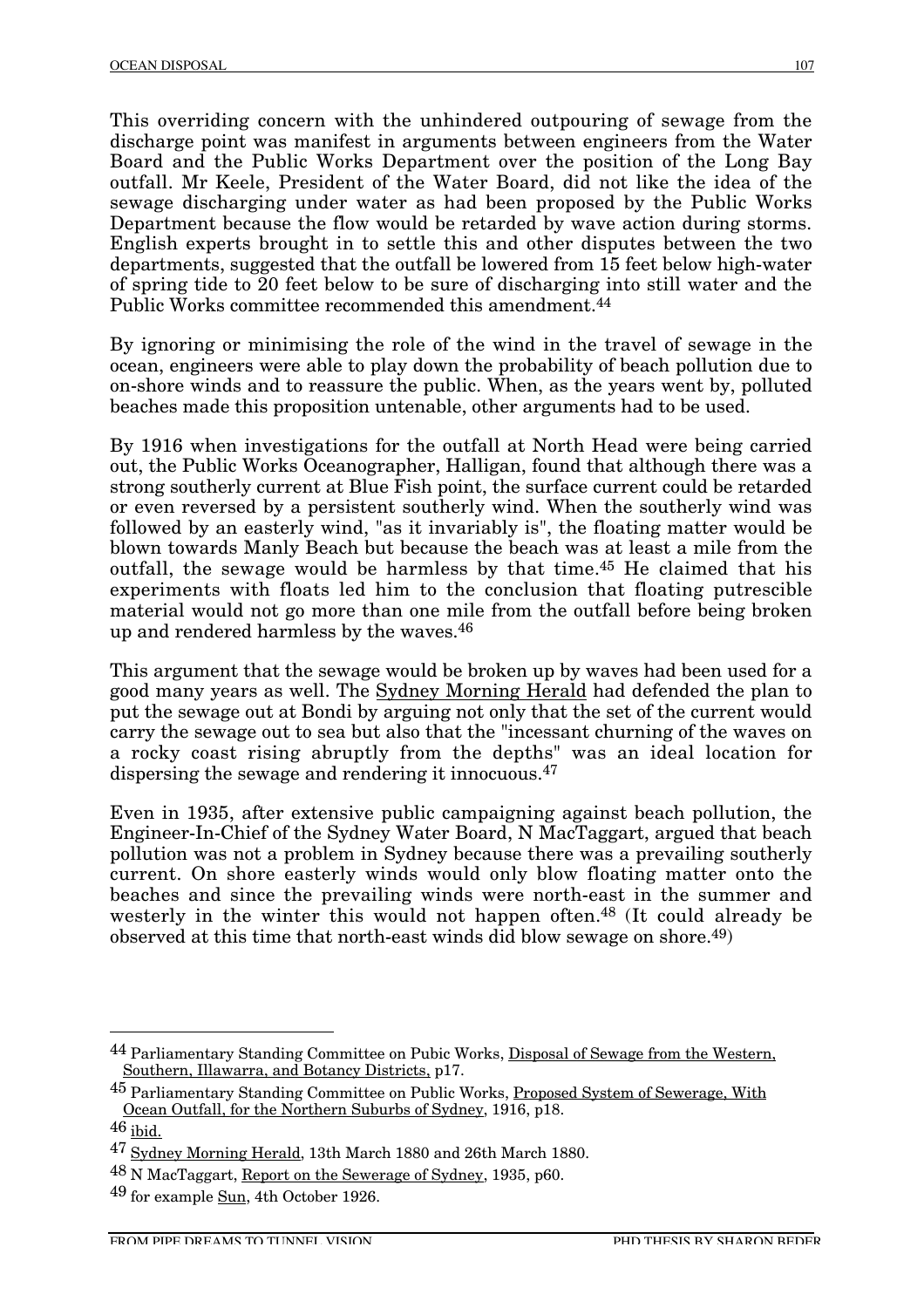An engineering report commissioned a year later admitted that the extent of beach pollution would be influenced by the wind. It cited the case of the wreck of S.S.Malabar to show that the effects of the southerly current could be dominated by the effects of the winds. The S.S.Malabar was wrecked off Long Bay in 1931 and its cargo came ashore on beaches all along the coast north of the wreck, going as far as the Harbour beach at Manly.50 (Long Bay was renamed Malabar after this incident.)

Farnsworth, MacTaggart's successor, also argued that beach pollution was not a problem. Floating sewage, he claimed, only infrequently created a nuisance on the beaches. Also the sewage was diluted.

It may be accepted on present knowledge that dilution by sea water, unlimited in extent, such as occurs on the Sydney Coastline, by discharge in the open Pacific Ocean, renders sewage innocuous to health. $51$ 

Dilution was another often quoted reason why pollution should not be feared. Dr Purdy, the Metropolitan Health Officer stated that the dilution of the Pacific Ocean was so enormous that any serious pollution would be a mere drop in the bucket.52 The Evening News concurred

There is commonsense, as well as scientific certainty, in that opinion, for ten thousand Bondi sewers could not pollute the immeasurable and  $immemorialo<sub>cean</sub> 53$ 

#### **POLLUTION PROTESTS AT COOGEE**

From at least 1904 there were complaints about beach pollution reported in the newspapers. The first organised and effective campaign against beach pollution was waged against a small outfall at Coogee Beach (location of beach shown on figure 4.1) which served the Randwick district and discharged at the water's edge on the Northern end of the beach. The campaign which was carried on throughout the 1920's came at a time when Australian beach culture was blooming; sun-tans were becoming popular, sand-castle building and sandsculpture were all the rage, gymnastics was practiced on the sand and membership of surf life-saving clubs was booming (see figure 4.2).<sup>54</sup>

Following consistent complaints, in particular by the Coogee and Clovelly Improvement Association to the Water Board, about the "injurious effect" of the sewage outfall at Coogee55 and a deputation from Randwick Council and the Coogee Life Saving Club to the Board's President about the same matter,56 the

 <sup>50</sup> H.H.Dare & A.J.Gibson, Sewer Outfall Investigation, 1936, p9.

<sup>51</sup> S.T. Farnsworth, The Major Amplification of the Sewerage System Necessary Under the Construction Programme 1936-41, 1936, p6.

<sup>52</sup> Evening News, 25nd March 1929.

<sup>53</sup> Evening News, 25nd March 1929.

<sup>54</sup> Wells, Sunny Memories, pp49-64.

<sup>55</sup> Water Board Minutes, 6th July 1921.

<sup>56</sup> Water Board Minutes 21st December 1921.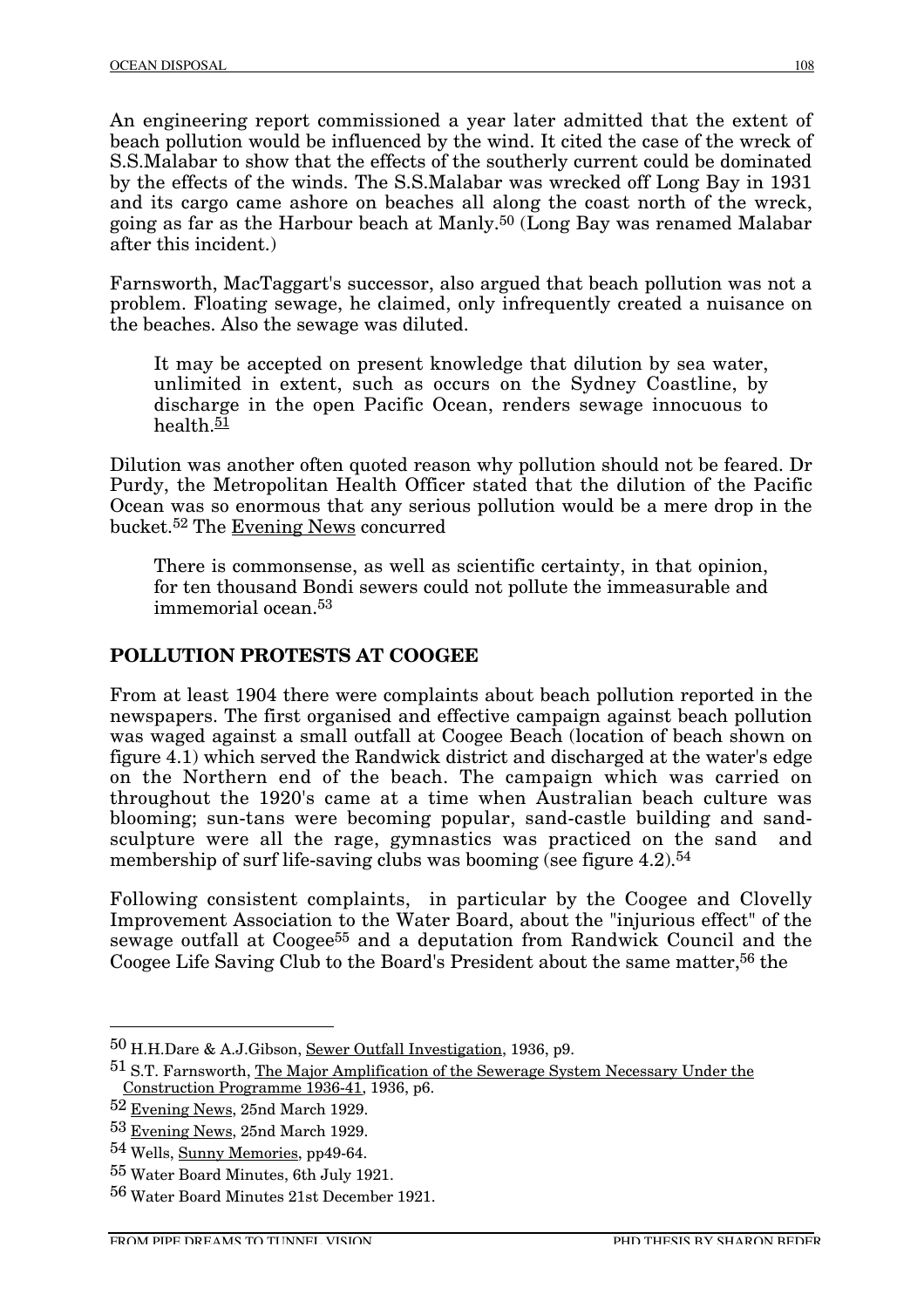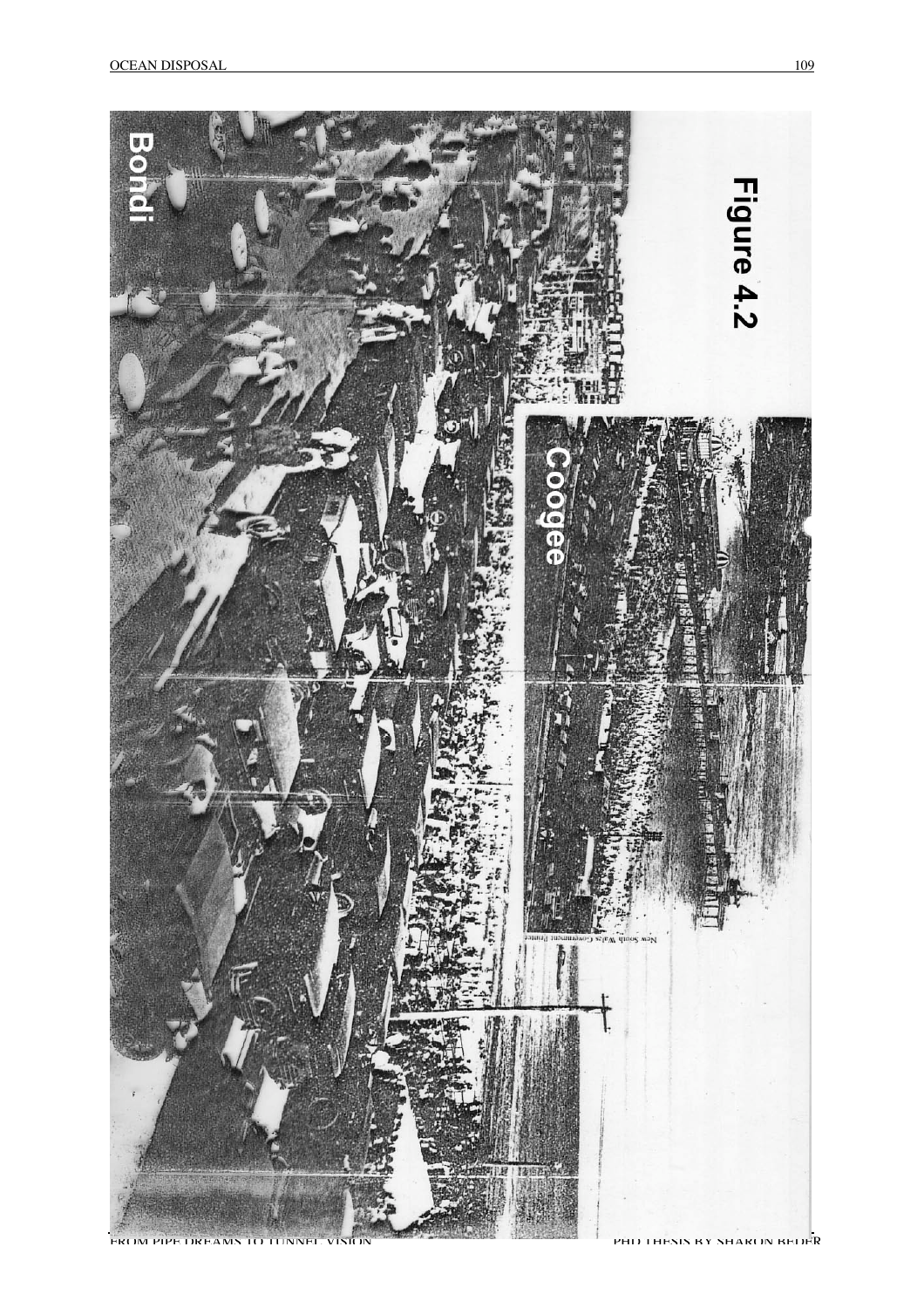Board finally admitted, in 1923,<sup>57</sup> that there was a pollution problem at Coogee. They sent a report to Randwick Council stating that soundings were being taken to find out whether it would be feasible to construct a submarine pipe to take the sewage further out to sea. The Water Board claimed that the prevailing southerly current normally carried sewage clear of the beach but that on occasions, "under certain conditions of wind and tide" sewage was deposited on the beach.58 The submarine pipe would minimise this because of the distance from shore.

At the Water Board meeting a couple of weeks later, blame for debris on the beach was placed on passing ships and the difficulties with shark nets used as a reason to seek a further report into the feasibility of laying a submarine pipe.59 This incensed the Coogee Vigilants and Rate-payers' Association who supported the idea of a submarine pipe<sup>60</sup> and they became increasingly anxious as the scheme seemed to be forgotten by the Board.<sup>61</sup> Over a year later, following two deputations and numerous interviews with the Board the Association was still complaining that no action had been taken<sup>62</sup> and after yet another year and a half the Board informed an angry Randwick Council that there would have to be an inspection of the Coogee outfall sewer "before any determination to alter was arrived at."63

The idea of diverting the sewage to another outfall site was considered at a Board meeting in January 1924 when reports by Colonel Longley, Mr Gutteridge (Director, Division of Sanitary Engineering, Commonwealth Health Department) and the Board's Chief Engineer were discussed. The matter was deferred.64 A few months later the Chief Engineer submitted three alternative schemes for eliminating sewage from Coogee beach, one of which was presumably the submarine outfall. <sup>65</sup> It is unclear why the submarine pipe idea was dropped in the end. It was reported in the press the following year that it had been said that experiments with corks had proved that even from half a mile out the northeast winds carried the corks back to to shore.  $66$ 

A second alternative, to divert the sewage to Mistral Point between Maroubra and Coogee was also dropped for unstated reasons. Perhaps the experiments conducted showed that the sewage would pollute nearby beaches or perhaps it was the protests from Maroubra, especially the Maroubra Bay Progress Association and Randwick Council, fearing for the future of Maroubra Beach.<sup>67</sup> The option finally adopted was to divert the sewage to the existing outfall at Long Bay and this had the attraction of utilising existing facilities and

- 60 Evening News, 12th May 1923.
- 61 Sun, 26th February 1923.
- 62 Evening News, 15th April 1924.
- 63 Sun, 16th September 1925.

- 65 Water Board Minutes, 21st May 1924.
- 66 Sun, 4th October 1926.

 <sup>57</sup> Evening News, 18th April 1923.

<sup>58</sup> Evening News, 18th April 1923.

<sup>59</sup> Sun, 9th May 1923.

<sup>64</sup> Water Board Minutes, 25th January 1924.

<sup>67</sup> Evening News, 30th May 1924; Labor Daily, 30th May 1924; Sun, 11th June 1924.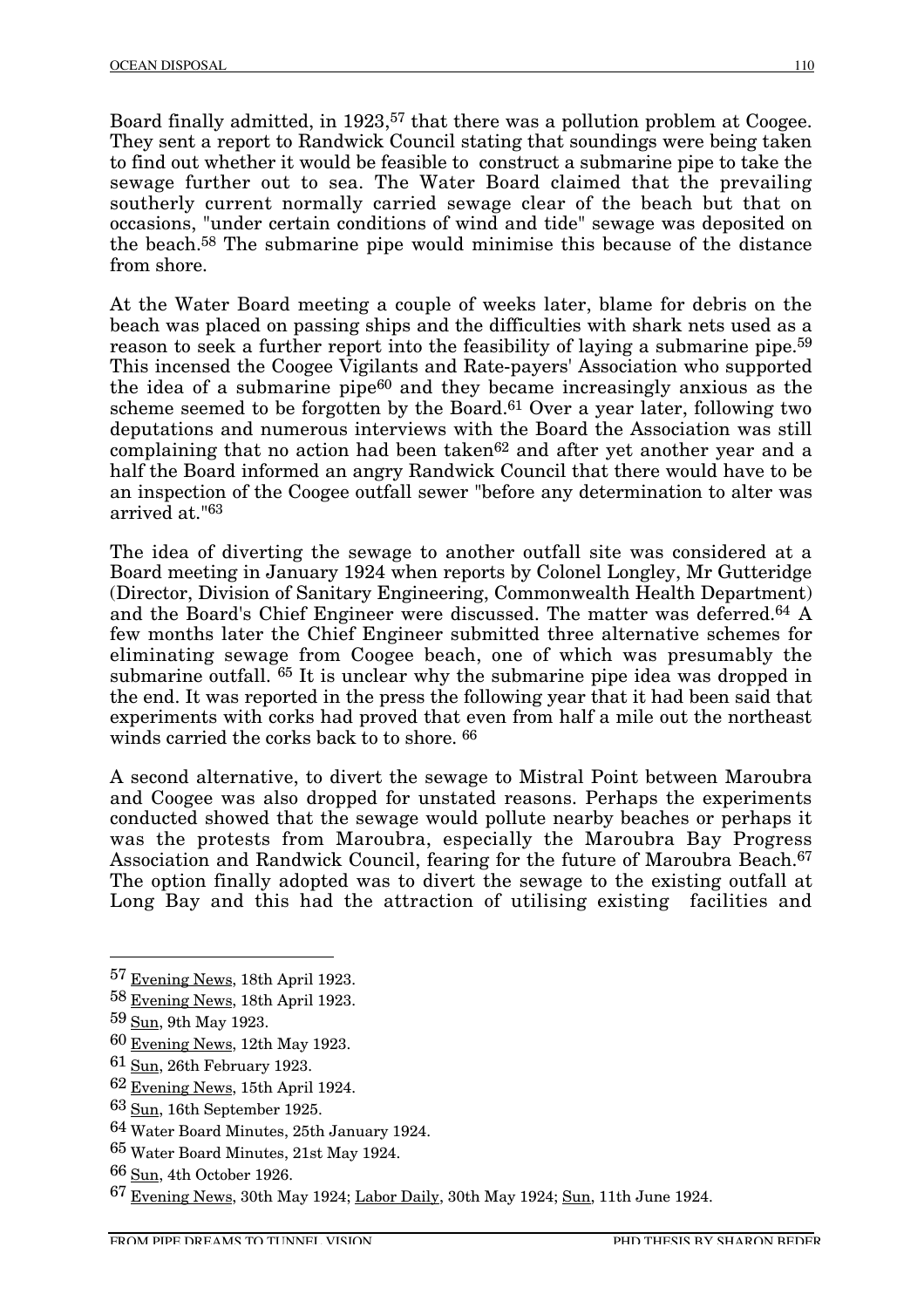minimising the numbers of suburbs with an outfall in their midst. It was argued in favour of the scheme that it was better to concentrate the pollution at one point.68

The proposal to divert Randwick sewage from Coogee to Long Bay was not popular with locals living near Long Bay. At a council meeting an alderman said that "the filth was not required at Long Bay any more than at Coogee"69 and there was a definite feeling that Long Bay was being sacrificed to save Coogee. Those aldermen who represented the Long Bay area were of course against the proposal but on Randwick Council, which covered both Coogee and Long Bay they were in a minority. To soothe this minority a motion was passed urging the Water Board to treat the sewage so as to render it inoffensive before it was discharged.70

The Board responded to allegations that the beaches near Long Bay would be adversely affected by instructing the Chief Engineer "to test the currents as he deems advisable."71 When the Chief Engineer reported a few months later he recommended the diversion of sewage to Long Bay suggesting that more current observations be made by Halligan. He argued that the small amount of sewage from Coogee would not make much difference to the Long Bay outfall.72

Later that year, the Chief Engineer, maintaining that the Long Bay Outfall Sewer would have to be duplicated in the near future to provide for the sewering of additional areas, persuaded the Board to make provision in the Coogee diversion scheme for a tunnel alongside the Long Bay Outfall Sewer for that portion of the Coogee diversion pipe which followed the Long Bay Sewer of the size that would be ultimately required for the duplication.73 Money spent on the diversion would therefore also be going towards necessary upgrading work and this gave the Board's engineer an incentive to push for this course of action.

The arguments over the Coogee diversion brought to the fore the realisation by local residents of Long Bay that their outfall was increasingly becoming a central disposal point for the city. The sewage flow was being continually augmented as more suburbs were sewered. On 25th May 1927, the Long Bay Progress Association, the Life Saving Club, the Parents and Citizens' Association and the South Ward Progress Association held an "indignation meeting" to protest against the diversion of the Coogee sewerage to Long Bay. It was said that Long Bay should not be "the dumping ground for the remainder of the city." Alderman Sautelle a member of the Water Board said that Long Bay would be doomed as a surfing beach.<sup>74</sup> (In fact, the beach was closed some years later for swimming and surfing because of pollution.) And an MP, Mr E Riley argued that "No Government has the right to penalise a section of the community for the benefit of another."75

 <sup>68</sup> Evening News, 28th October 1925.

<sup>69</sup> Evening News, 16th September 1925.

<sup>70</sup> Sun, 28th October 1925.

<sup>71</sup> Water Board Minutes, 21st October 1925.

<sup>72</sup> Water Board Minutes, 17th February 1926.

<sup>73</sup> Water Board Minutes, 17th November 1926.

<sup>74</sup> Sydney Morning Herald, 26th May 1927.

<sup>75</sup> Evening News, 26th May 1927.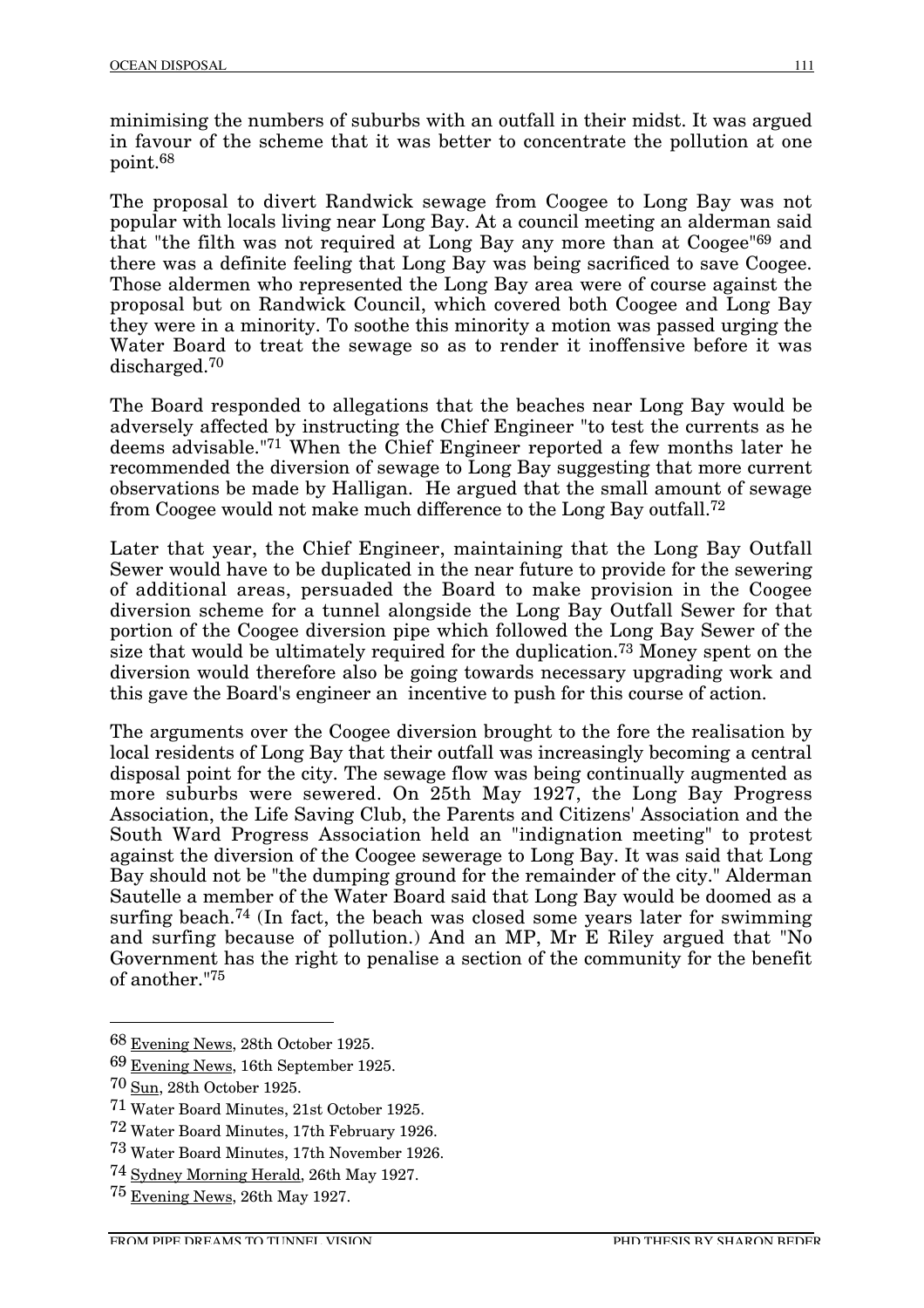The meeting resolved to request the Government to make a survey of the ocean bed to see if the sewage at Long Bay could be carried further out to sea in a tunnel under the ocean. This was suggested by Alderman Sautelle, an engineer, as the only alternative since treatment by septic tanks would require 30-50 acres and destroy everything in a five mile radius.76 As an engineer, he could not contemplate any scheme other than dealing with the sewage at Long Bay since alternatives to this would involve the scrapping of a vast network of pipes, the physical infrastructure, which brought the sewage to Long Bay.

The sewage system had cost millions of pounds, and could not be cavalierly brushed aside by the passing of a pious resolution - even to save Long Bay beach.<sup>77</sup>

Meanwhile the Randwick Council continued to complain about the lack of action by the Water Board as far as removing the Coogee outfall.78 After reported widespread agitation the Board decided to go ahead with the diversion and put forward a proposal to extend the whole system further south. This brought further protest from Rockdale Council, claiming that Botany Bay would be threatened79 but debate quietened down for a year or so.

In the meantime the Board had made a model of a plant for breaking up floating sewage matter and were satisfied by experiments with the model. It was decided to build such a plant at Coogee and at least some of the board members hoped that this would do away with the necessity to divert the sewage<sup>80</sup> although the Board later claimed that this was just a temporary measure undertaken to keep the beach clean until the diversion could be carried out.<sup>81</sup> The plant, which mechanically disintegrated the sewage solids was build and put into operation in 1928.

In May 1929, a further protest meeting was held by the Long Bay Progress Association, the Maroubra Chamber of Commerce, and the Maroubra Junction, Matraville and Bunnerong Progress Associations with a big attendance. Besides protesting about the Coogee diversion speakers also protested against the lack of treatment the sewage received before discharge.82 The meeting decided that the Board should immediately investigate "modern methods of dealing with sewage to avoid possible pollution of the beaches, which are among the greatest of the city's assets."83 A week later Botany Council joined the protest against the diversion proposal.84

In 1932, after the first section of work towards the diversion had been carried out and further funds were not available, the Board members representing the

 <sup>76</sup> Sydney Morning Herald, 26th May 1927; Evening News 26th May 1927; Daily Telegraph, 27th May 1927.

<sup>77</sup> Daily Telegraph, 27th May 1927.

<sup>78</sup> Sun, 14th Septemer 1927; Evening News 14th September 1927.

<sup>79</sup> Sun, 18th November 1927.

<sup>80</sup> Water Board Minutes, 23rd November 1927.

<sup>81</sup> Water Board Minutes, 19th October 1932.

<sup>82</sup> Sydney Morning Herald, 1st May 1929; *Sun*, 1st May 1929; Daily Telegraph, 1st May 1929.

<sup>83</sup> Sydney Morning Herald, 1st May 1929.

<sup>84</sup> Sun, 9th May 1929.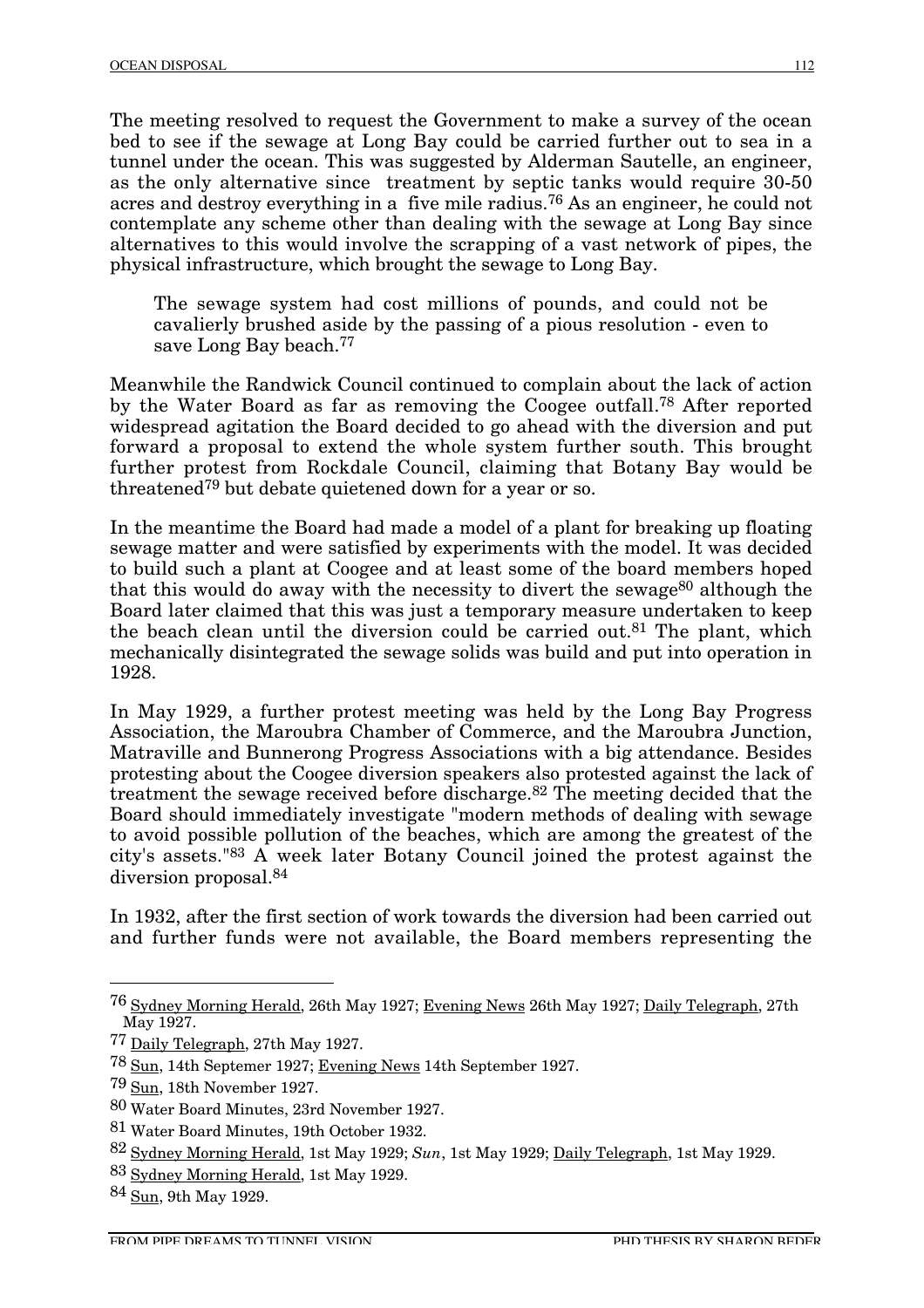Eastern suburbs, Moverley and Sautelle, proposed that the scheme be completed by applying to the Government for an Unemployed Relief Grant. The debate which followed was mainly about priorities. Moverley and Sautelle emphasised the importance of the beaches to the whole metropolitan area and the threat to health that polluted beaches posed. Other Board members suggested that the sewering of unsewered areas should have priority and that such work would at least bring a return (in the form of additional rates) since the Board already used 78% of its revenue to meet interest and other charges.85

One member disliked the idea of the government determining the "distribution of moneys voted" and it was decided that the priority and urgency of the diversion scheme should be reviewed by Water Board officers before government funds were sought.<sup>86</sup> The Chief Engineer reported back the following month giving estimated percentage revenues for money spent on various schemes, the Coogee diversion being lowest at 1.13%. But he also suggested that the Coogee diversion could be considered to be of general benefit to the community and therefore could be recommended as work to be carried out from Relief Funds.87 He did not mention that the work on the diversion would also contribute towards the duplication of the Long Bay sewer which he foresaw would be necessary.

Advice had also been received from the Department of Labour and Industry that funds would be made available for the completion of the Coogee diversion scheme. (The Minister for this department at the time was Dunningham, Member for Coogee.) The Board decided to accept the offer if the funds could be made as a grant or with interest payment suspended until completion of the works. Various members opposed this decision because of the lack of return the expenditure would bring.88 However, the terms were unacceptable to the Unemployment Relief Council which offered half the sum as a grant and half as a loan.89 After trying to get them to reconsider the Board finally left negotiations up to the President.90 Work was recommenced in October 1933, using Relief labour and the diversion was completed in 1936.

#### **SUPPRESSING POOR PUBLICITY**

The Coogee outfall was designed and constructed by the local authorities and the state authorities did not feel quite so defensive about its performance as they did about the three major outfalls which had all been declared by government engineers to be non-polluting even before they were constructed. If the Sydney Water Board had admitted that those outfalls polluted the beaches, not only would they have been discrediting their own engineers but also they would have been obliged to do something about the pollution. The Board and other government authorities therefore responded to most pollution complaints by denying the pollution existed, blaming the pollution on other sources or claiming that rare instances of pollution could not be prevented.

 <sup>85</sup> Water Board Minutes, 19th October 1932; *Sun*, 19th October 1932.

<sup>86</sup> Water Board Minutes, 19th October 1932.

<sup>87</sup> Water Board Minutes, 23rd November 1932.

<sup>88</sup> Water Board Minutes, 23rd November 1932.

<sup>89</sup> Water Board Minutes, 30th November 1932.

<sup>90</sup> Water Board Minutes, 14th December 1932.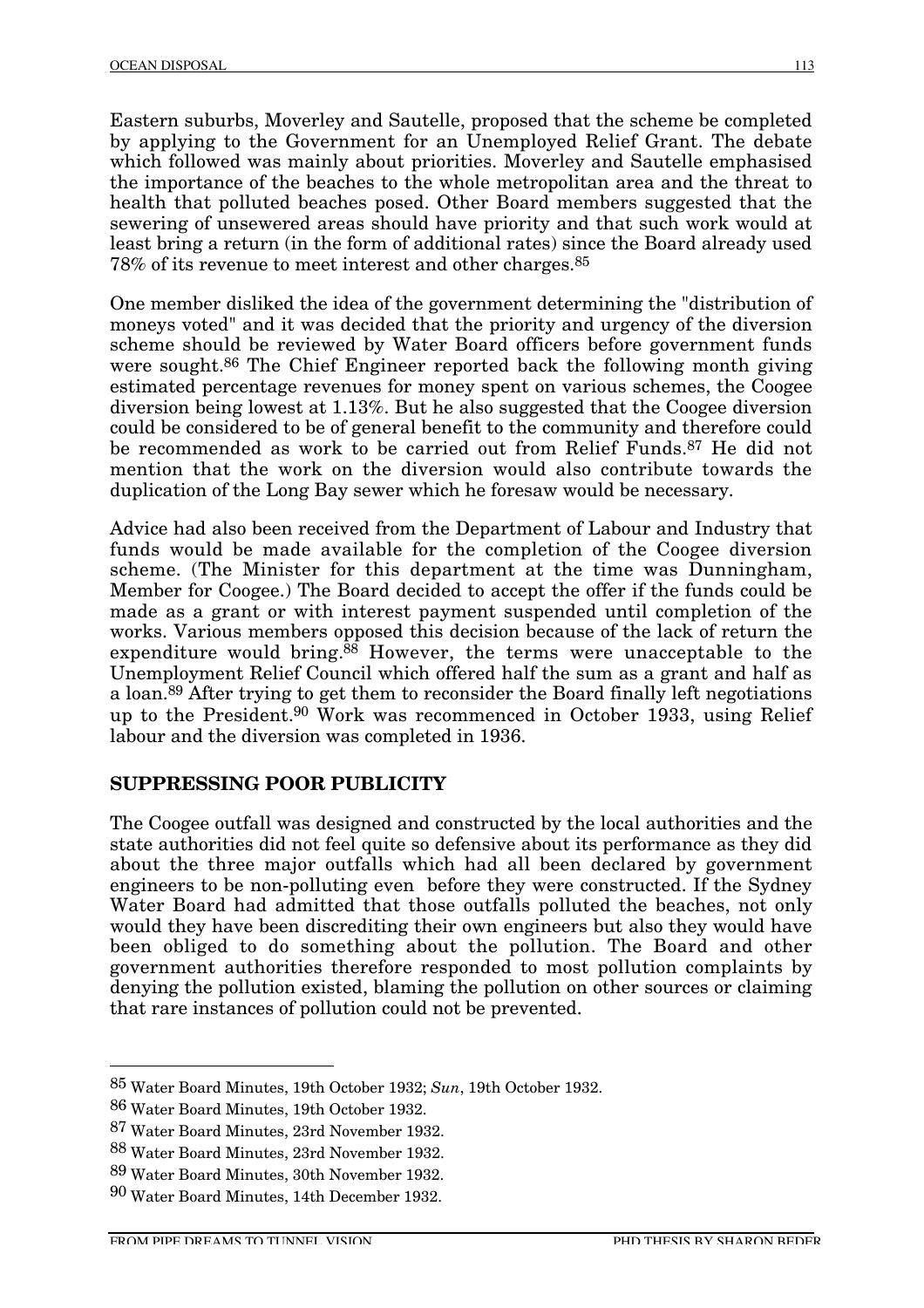In response to the 1904 complaints about the Bondi outfall, Board Inspector McKenzie claimed that all the sewage had blown into the beach on a surface drift caused by easterly winds which often brought floating matter discharged from ships onto Bondi, Bronte and Coogee beaches. Since the main ocean current was flowing south during the previous week he concluded that the sewage could not have come from the main sewage outfall.<sup>91</sup> The engineer-in-chief reported that since such sewage deposits occurred infrequently, they could be dealt with by maintenance men "if it could be proved that the whole deposit came from the main outfall". He admitted that the wind conditions of the previous week could have caused the light floating matter to "drift out of the current" and onto the beach. "This was unavoidable."92

Thirty-two years later the responses were not much different. Dr Purdy, City Health Officer blamed pollution in 1936 on night soil dumping and passing ships and claimed that diseases were contracted in dressing sheds by use of common towels and the spread of germs from one surfer to another in the water.<sup>93</sup>

The authorities were able to get away with unconvincing denials because public complaints were often hushed up by local councils, businessmen and property owners who were concerned that adverse publicity would drive away potential visitors and residents from the area and depress business activity, regional development and property values. Lobbying for remedies for the pollution was often carried on behind the scenes.

During the 1920s the Council had been trying to attract surfers and tourists to Coogee. An advertising campaign described Coogee as "the seaside holiday resort of NSW" and in 1928 the Coogee Pleasure Pier costing £70,000 was opened with a gala event.(see figure 4.2) The pier had a theatre seating 1,400, a ballroom for 600, a 400 seat restaurant, a nursery, a camera observer and several shops. It was lit up at night with thousands of lights. The following year the new shark net surf sheds were greeted by "Come to Coogee Week" celebrations which included a mile-long procession watched by 135,000 spectators.94

In the summer following the Board's decision to build the diversion to Long Bay, both Dr Thompson and Mr Stevens of the Coogee Progress Association gave statements to the press deploring the state of Coogee beach. They blamed the sewage for ill-health and shark attacks and a sickening stench.95 In reply the president of the Water Board claimed he was unaware "of any grounds on which alarmist statements could have been made".96 The next day, however, the reported allegations were denied and decried by the Randwick Council which claimed to be representing Coogee businessmen.

"What useful object is to be served by residents of Coogee making alarmist cries of this character" asked the Deputy Mayor, Alderman Goldstein, who had made similar statements himself in previous years, "Surely Coogee has suffered

 <sup>91</sup> Daily Telegraph, 10th March 1904.

<sup>92</sup> Daily Telegraph, 10th March 1904.

<sup>93</sup> Sydney Morning Herald, 5th May 1936; Daily Telegraph, 5th May 1936.

<sup>94</sup> Weekly Courier, 7th September 1926.

<sup>95</sup> Evening News, 4th October 1926.

<sup>96</sup> Sun, 4th October 1926.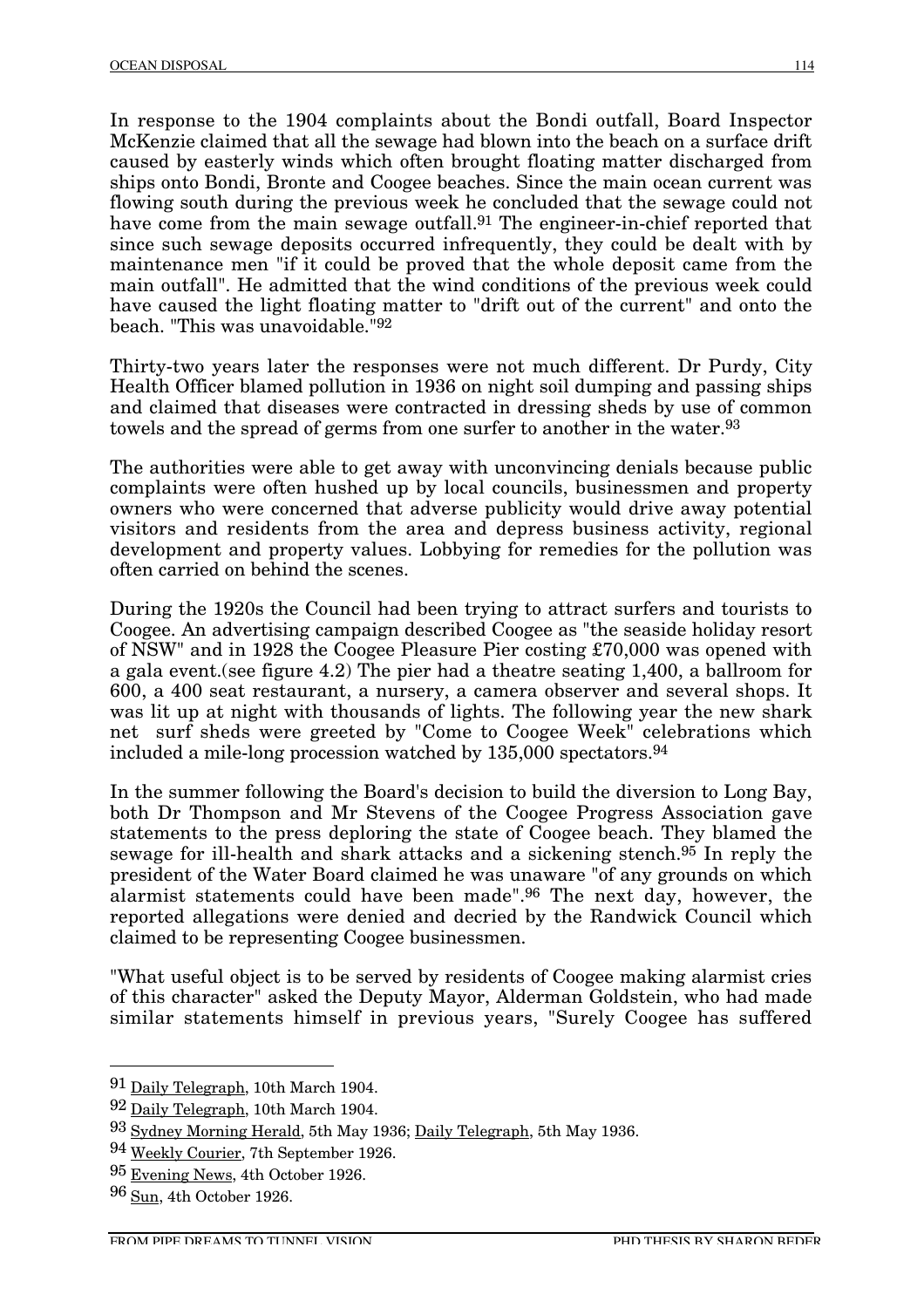enough through the shark scares?"97 At the next council meeting Mr Stevens was denied the chance to speak whilst Alderman Goldstein claimed that the sewage was in fact seaweed.<sup>98</sup> He did, however, contradict himself when he admitted that council had been trying for years to have the matter remedied.99

The Coogee Bay Progress Association immediately dissociated itself from Mr Stevens' statements and said that Coogee was perfectly clean and healthy.100 They admitted, though, that they had resolved six months earlier to give no publicity to complaints about beach pollution since the Water Board was considering the diversion of the outfall sewer.101

Later Alderman Dunningham, Member for Coogee and former Mayor of Randwick admitted that the Randwick Council had hushed up publicity about pollution and for many years had dealt with the issue of Coogee Beach pollution in committee "in deference to the interests of business people." But he also stated that after trying unsuccessfully for years to get the Water Board "to remedy the trouble the council proceeded to deal openly with the question of pollution."102

Bondi residents also showed the same tendency towards hushing up poor publicity. On the 6th March, 1929 the Telegraph newspaper published a large aerial photograph of Ben Buckler point showing the sewage field curving around the point. The photo was headlined "Horrible Sewage-Loaded Sea Washes Bondi Surfers" and immediately set off a wave of publicity and protest about the pollution of Bondi beach.103

The Telegraph described the sewage field as a "sinister curve of menace to health" and the photo as "the most damning indictment of Sydney's sewerage system ever published"<sup>104</sup> and the Sun later that day published the outraged statements of the president of the North Bondi Surf Life-Saving Club and the Mayor of Waverley.105 The State Premier promised to see what could be done "to remove the conditions which had been rightly described as intolerable."106

Immediate denials were given by the Chief Civic Commissioner, who suggested that the conditions which enable sewage to come into the beach occur "perhaps once in five years"107, and members of the Water Board. Aldermen Moverley and Sautelle claimed that the current swept the sewage away from the beaches<sup>108</sup>

 <sup>97</sup> Evening News, 5th October 1926.

<sup>98</sup> Evening News, 13th October 1926.

<sup>99</sup> Evening News, 13th October 1926.

<sup>100</sup> Sun, 14th October 1926.

<sup>101</sup> Evening News, 14th October 1926.

<sup>102</sup> Sun, 7th March 1929.

<sup>103</sup> Daily Telegraph, 6th March 1929.

<sup>104</sup> Daily Telegraph, 6th March 1929.

<sup>105</sup> Sun, 6th March 1929.

<sup>106</sup> Sun, 6th March 1929.

<sup>107</sup> Daily Telegraph, 7th March 1929.

<sup>108</sup> Sun, 6th March 1929; Evening News, 6th March 1929.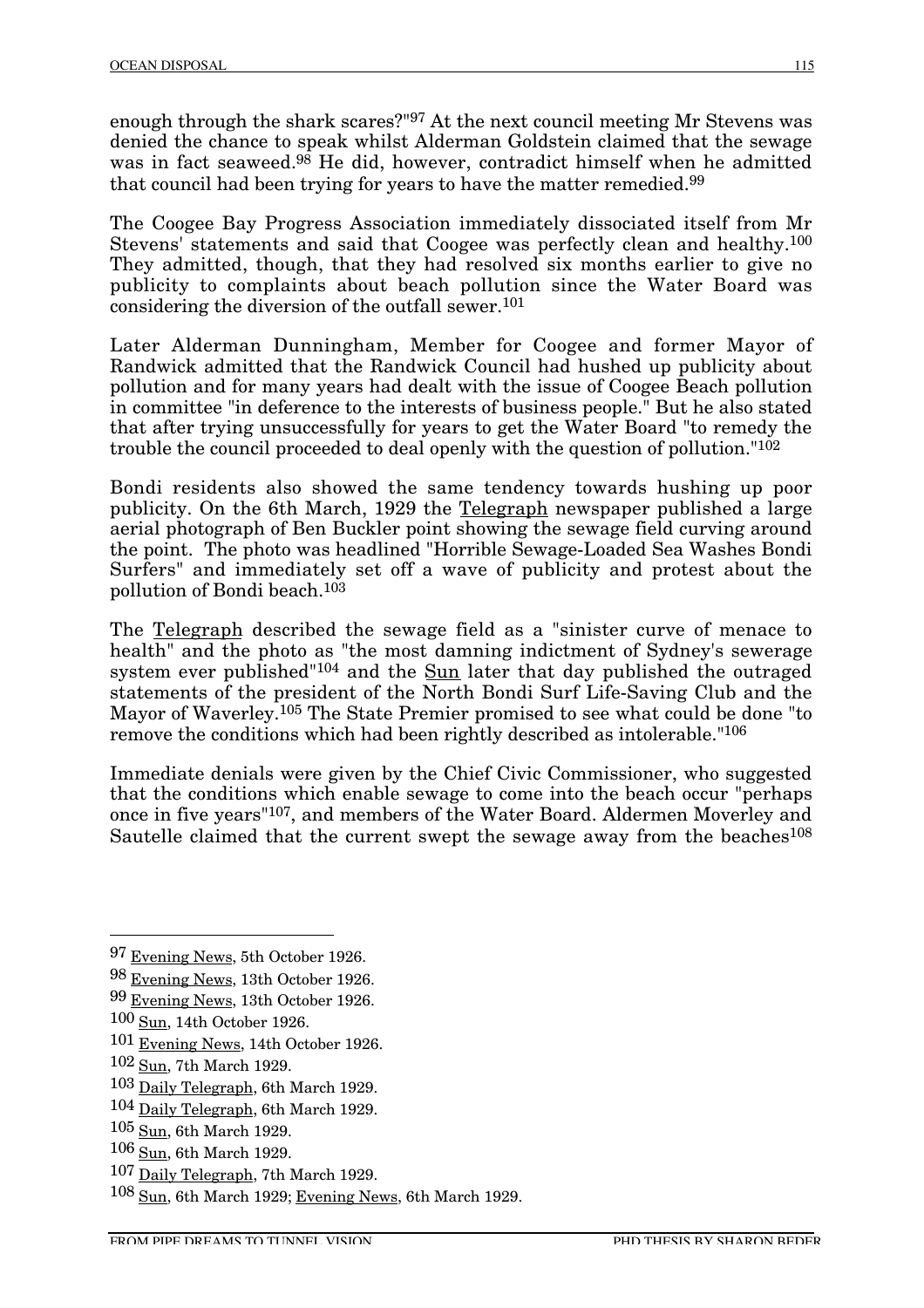and the Waverley town clerk was said to have received no complaints of sewage coming onto the beach.109

When approached, the President of the Water Board, T.B. Cooper, said the Board would do nothing. He said that development in the Bondi area had occurred since the construction of the outfall.

The Bondi sewer, with other ocean outfalls, was inquired into by a Parliamentary Standing Committee. Subsequently Acts of Parliament were passed authorising the construction of those works, and in due course they were carried out by the constructing authority on behalf of the Government, and then handed over to this Board to administer,....Consequently the Board proposes to do nothing. I may add, it is Sydney's unalterable system.110

The board unanimously agreed that it was not called upon to take any action.<sup>111</sup>

The day after the publication of the damning photo and the Board's refusal to take any action there was a remarkable turn around in statements and a definite attempt to suppress the idea that Bondi was polluted. The President of the North Bondi Surf Life-Saving Club retreated from previous statements. He had described the release of sewage into the sea as "criminal" and had recounted being forced to leave the surf because the beach was littered from one end to the other with "offensive matter."112 Now he claimed that the surf was fairly free from sewage and that the stream in the photograph was "just an ocean currentnot sewage matter."113 The Mayor of Waverley who had called for the removal of the outfall which was "against all doctrines of hygiene"114 now claimed that the photograph showed foam and not sewage and proclaimed the "remarkable clearness" of the Bondi water.115

The reason for this retraction emerges in the midst of the Mayor's indignation.

It is not fair to the council and rate-payers to say it was an arc of sewage; especially after so much money has been spent to beautify the beach. I do not know of anything more harmful to the district than the publication of that photograph.116

Waverley Council had just spent six years planning and constructing a pavilion as part of its beach beautification program. The pavilion was claimed to be a "palatial building" with accommodation for 12,000 people to change, modern refreshment rooms, a cafe and a splendid ballroom with a jarrah floor.<sup>117</sup>

 <sup>109</sup> Evening News, 6th March 1929.

<sup>110</sup> Sun, 6th March 1929.

<sup>111</sup> Sydney Morning Herald, 7th March 1929.

<sup>112</sup> Sun, 6th March 1929.

<sup>113</sup> Daily Telegraph, 7th March 1929.

<sup>114</sup> Sun, 6th March 1929.

<sup>115</sup> Daily Telegraph, 7th March 1929.

<sup>116</sup> Daily Telegraph, 7th March 1929.

<sup>117</sup> Wells, Sunny Memories, p64.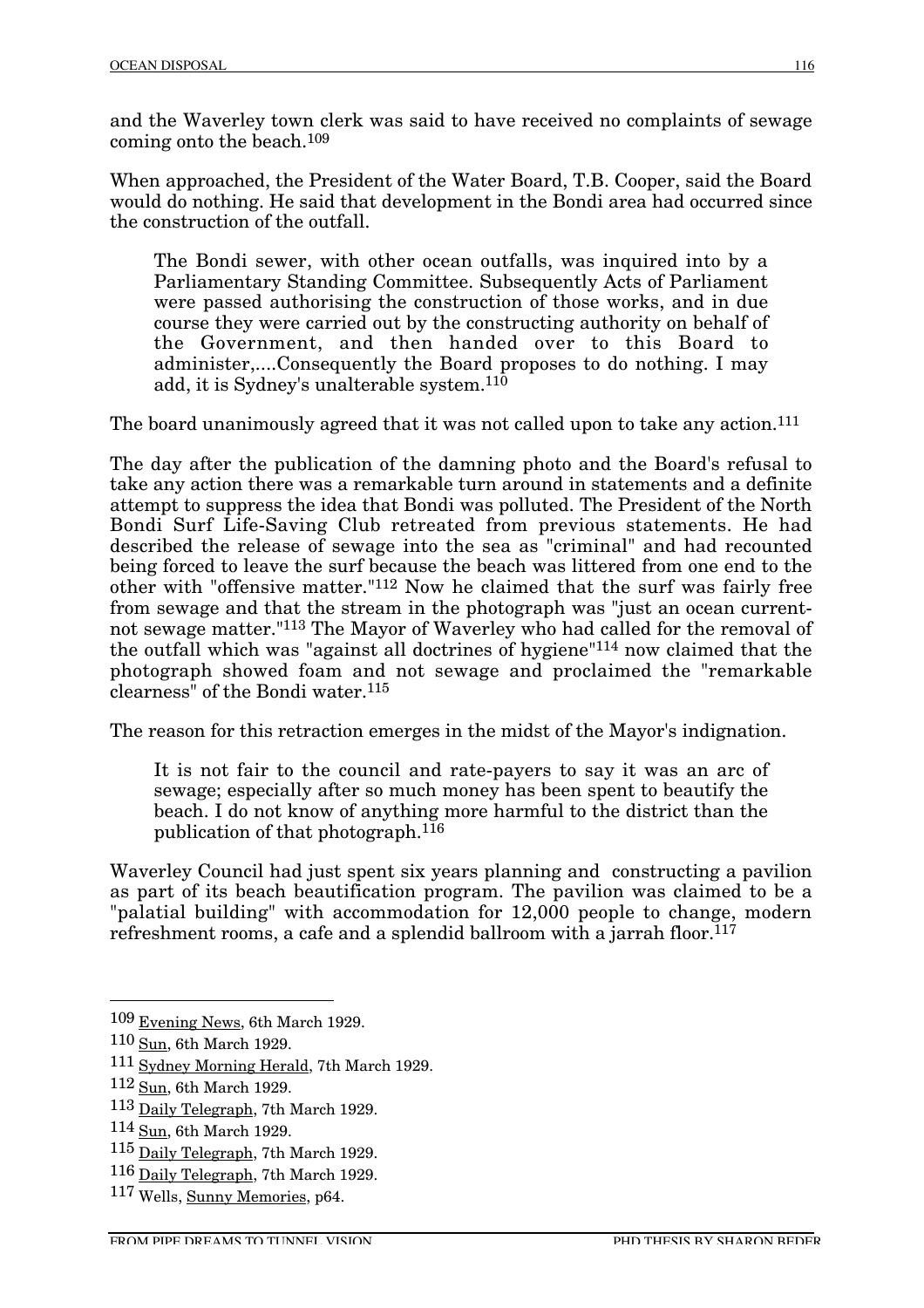Dunningham, Member for Coogee, was informed by members of Waverley Council that "he had done wrong in giving publicity to the matter, as the interests of the shopkeepers were affected." They felt that pollution had to be put up with "until some scientific way was devised of treating the sewage before it was released into the sea" or until the outfalls could be extended far out to sea.<sup>118</sup>

The district and especially the businessmen and council of Bondi were said to be up in arms. There were calls to boycott the Sun and Telegraph and withdraw advertising. A "monster indignation meeting" was called against the Sun.119 The Guardian claimed that.

Every citizen of Bondi and Waverley who has his savings in property, or makes his living in a shop, is damaged by this sham "proof" manufactured against Bondi Beach.120

It was later suggested by the Guardian that the photo had been published by the Telegraph because of the discontinuation of advertising by Bondi Publicity League. The Guardian launched an attack on the Sun for attacking Bondi. Under the headline ""Sun's" Vicious Attempt to Discredit Bondi Surfing" the Guardian suggested that there was no real substance in the Sun's allegations.<sup>121</sup>

The League had, according to the Guardian, approached the Telegraph and arranged for them to boost the image of Bondi in return for which the League would run an advertising campaign involving half-page advertisements to be placed every Sunday in the Telegraph. The Telegraph ran two pages of complimentary photos of Bondi and the League lodged its first advertisement with the Telegraph the following Sunday. When the league failed to place further advertising as expected by the Telegraph, the photo of the sewage field was published in retribution.122 The Sun, however, claimed that the advertising campaign had been discontinued after the publication of the damaging photo.123

#### **A LAST DITCH STAND TO SAVE CITY BEACHES**

The whole sewage pollution debate came out into the open properly in 1935-6 when it was proposed by MacTaggart, the Engineer-in-Chief of the Water Board, that the sewage from the southern suburbs be diverted to Marley Head in the Royal National Park south of the city and discharged there so as to relieve the overtaxed Long Bay main. The public seized upon this proposal as an opportunity to rid the eastern and southern beaches of sewage once and for all. There was heavy lobbying to have all the city's sewage, south of the Harbour, diverted away from city beaches down to Marley Head.

MacTaggart's proposal was a response to the problems that were occurring in the sewer main leading to the Long Bay outfall because of overloading, reduced capacity due to repairs and also problems that arose from connecting three sewer

 <sup>118</sup> Sun, 7th March 1929.

<sup>119</sup> Guardian, 22nd March 1929; Guardian, 29th March 1929.

<sup>120</sup> Guardian, 22nd March 1929

<sup>121</sup> Guardian, 22nd March 1929

<sup>122</sup> Guardian, 22nd March 1929

<sup>123</sup> Sun, 23rd March 1929.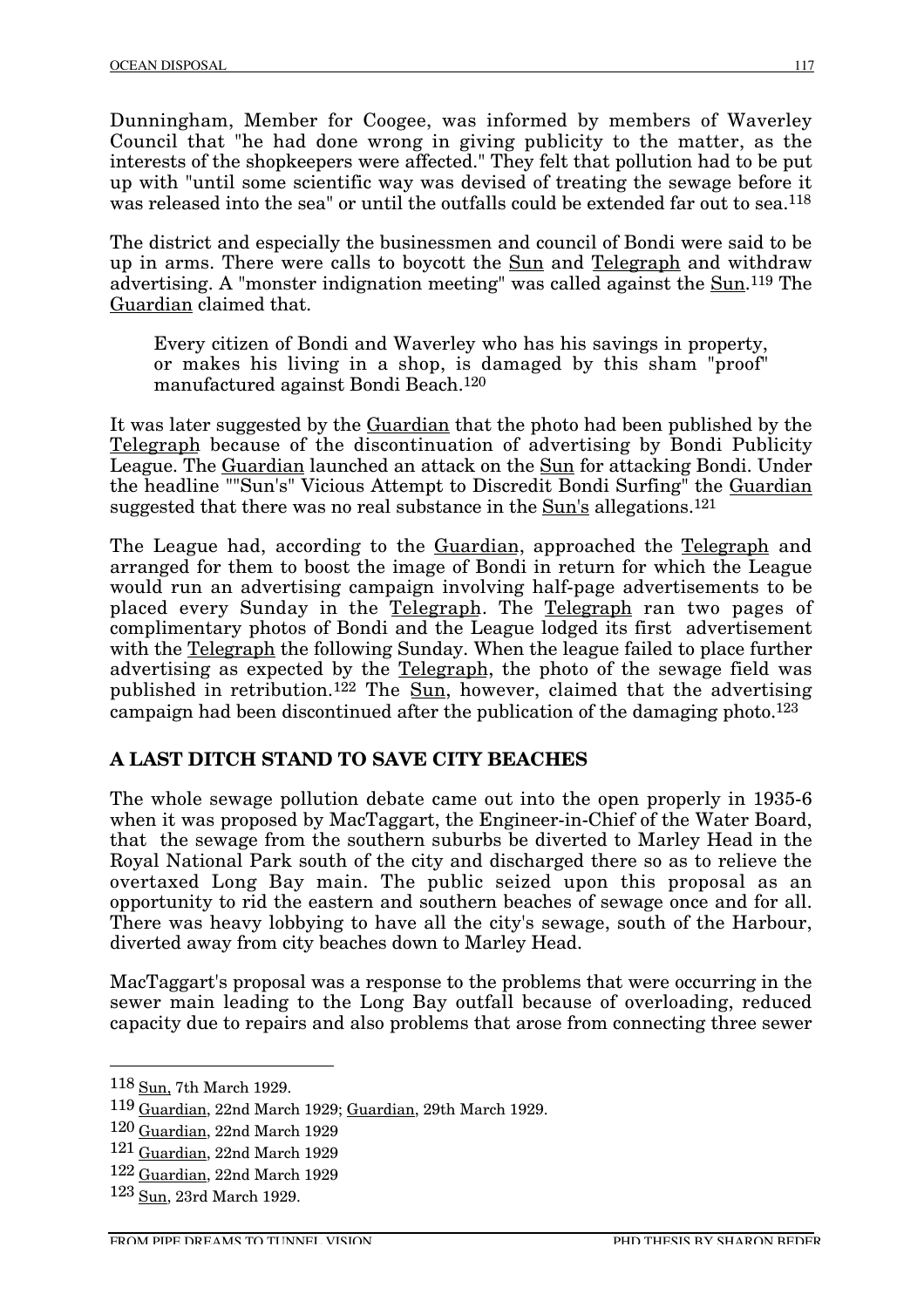mains that had a free outlet on the sewage farm into one inadequate channel going from the sewage farm to Long Bay. This had "converted three well designed schemes into one very defective scheme" and the Board had had to contend with continuous trouble with surcharging sewage.124

Marley Head was a suitable site for an outfall, MacTaggart argued, because it was the nearest suitable headland and yet was a good distance away from habitation and public beaches. A larger area could be sewered to this point and there would be no worries about possible future development around the site since it was a National Park. Because a National Park could not be alienated extra land would always be available for treatment of the sewage should it become necessary.125

He rejected the idea of building a duplicate sewer discharging at Long Bay because it would be too costly to cross the low-lying land between the Cooks River and the ocean and because the additional discharge at Long Bay would be undesirable in view of the complaints already received.126 Farnsworth, his successor, disagreed and recommended that a duplicate ocean outfall carrier be constructed to discharge at Long Bay. He claimed the location of the new outfall was "a matter to be decided upon economic and technical grounds only".127

MacTaggart's scheme would require an unusually flat grade, an unnecessarily risky inverted syphon and a length of sewer that would allow the sewage to putrefy and destroy the concrete pipes. The scheme was a radical departure from standard practice making it of an experimental nature and overly costly.128 On the other hand, Farnsworth argued, the duplication scheme took the shortest feasible route to the ocean, would not require further investigation as MacTaggart's scheme would, and could be built more cheaply and quickly so that inflation and changes in money market conditions would be less devastating.129

The Water Board considered Farnsworth's report early in 1936 and unanimously adopted his recommendation

That the Board record its adherence to the principle of disposing of sewerage by direct discharge into the ocean where the cost of so doing is not excessive; and directs that steps shall be at once taken with a view to equipping present and future outfalls with suitable and efficient treatment works to remove matter liable to create nuisance from the sewage before discharge of same into the sea.130

The second recommendation to duplicate the Long Bay outfall was debated over two meetings and adopted with one dissentient, Alderman Moverley, who represented Councils covering the Eastern beaches and favoured MacTaggart's proposal to construct an outfall at Marley Head because he wished to have the

 <sup>124</sup> MacTaggart, Report on the Sewerage of Sydney, pp15-16.

<sup>125</sup> ibid., p49.

<sup>126</sup> ibid.

<sup>127</sup> Farnsworth, The Major Amplification of the Sewerage System, p10.

<sup>128</sup> ibid.

<sup>129</sup> ibid.

<sup>130</sup> Water Board Minutes, 8th January 1936, p223.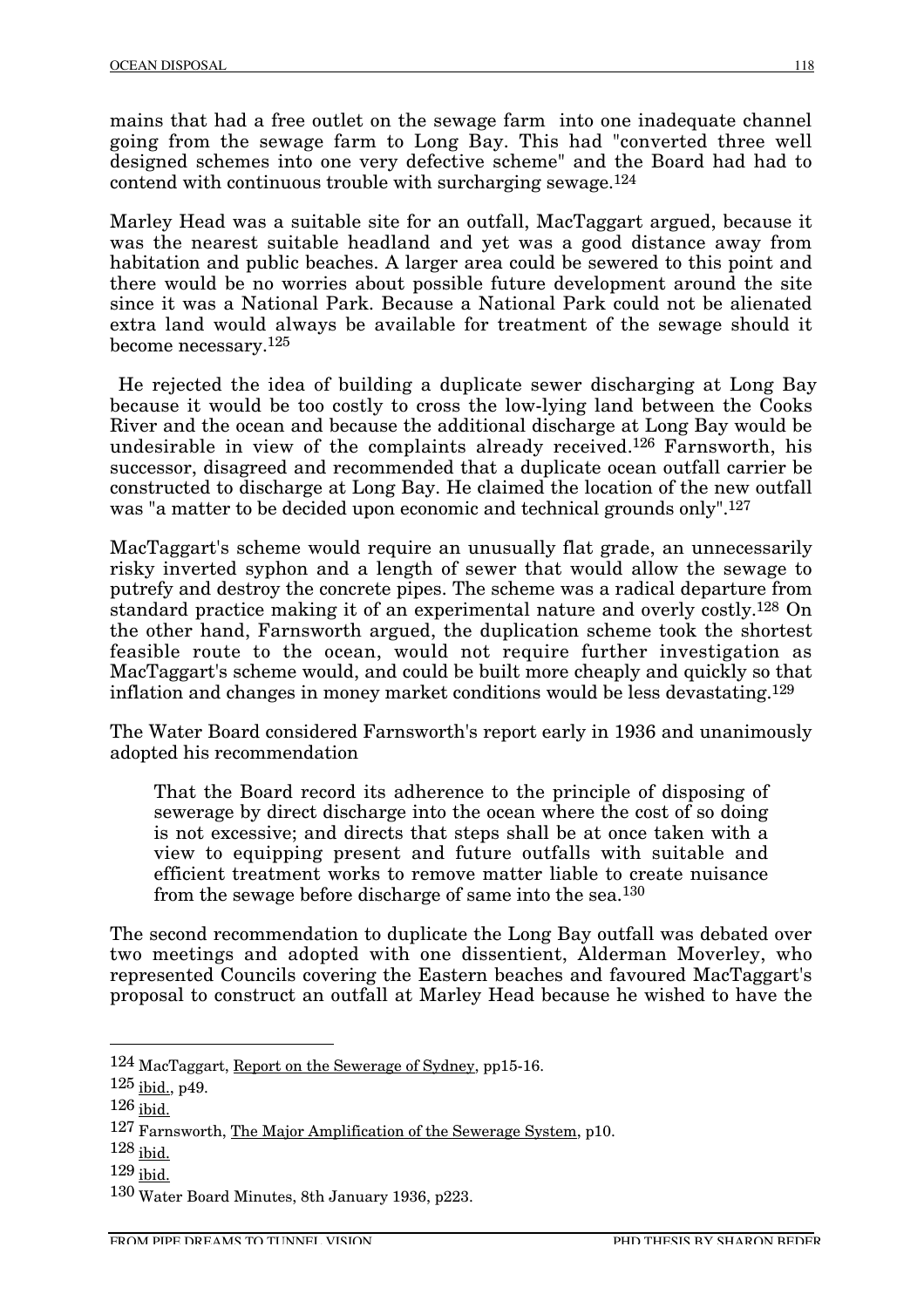sewage removed from metropolitan beaches. 131 Moverley claimed that "It should not be a question of cheapness, but of what was in the best interests and health of the people." 132

The duplication proposal was, however, attractive to the other members of the board because it was a cheaper, simpler scheme which would allow repairs to be carried out on the existing sewer and also enable sewerage provision to be extended to unsewered districts, which some of them represented, sooner. The sewage could be treated so that beach pollution would not occur, they argued.133

The proposal to duplicate the Long Bay outfall was immediately followed by an outcry. Complaints were made by the seaside councils which were concerned about beach pollution and claimed that "surfing had become not only a national recreation but also a health-giving exercise."134 The Mayor of Botany felt it was "grossly unfair that the sewage of Illawarra and Bankstown [in the Western suburbs of Sydney more than 20 kilometres from Long Bay] should be directed through the Botany municipality."135

One thing that became clear at this time was that a number of beaches were already experiencing a degree of pollution. The threat of this situation worsening and the chance that the water board could be coerced into taking action overcame the reluctance of local people to admit to their pollution problems.136 The Bondi Weekly proclaimed that

To continue emptying this vile-appearing, foul-smelling abomination just over the coastline of densely-populated districts is an atrocity on the part of those responsible and a reflection on those who tamely submit to it.<sup>137</sup>

The Minister for Labor and Industry and Member for Coogee, Mr Dunningham, sent a letter to the Premier asking that the Board supply details so that it could be ascertained to what extent the beaches would be depreciated.

There is widespread indignation over the proposal, not only from seaside electorates and municipalities, but also from those thousands who indulge in surfing as a health-giving pastime.138

The Telegraph also reported that "seaside councils are up in arms, surfers are more than a little perturbed, and seaside property-owners are thinking gloomily of reduced land values".139 A property owner of Malabar submitted a plea

 <sup>131</sup> Water Board Minutes, 8th January 1936, p223.

<sup>132</sup> Sydney Morning Herald, 21st January 1936.

<sup>133</sup> Water Board Minutes, 8th January 1936, p223; Water Board Minutes, 15th January 1936, p233.

<sup>134</sup> Sydney Morning Herald, 10th January 1936 & 24th January 1936; Daily Telegraph, 23rd January 1936; Labor Daily, 24th January 1936; Bondi Weekly, 6th February 1936.

<sup>135</sup> Daily Telegraph, 16th January 1936.

<sup>136</sup> Sydney Morning Herald, 31st January 1936.

<sup>137</sup> Bondi Weekly, 30th January 1936.

<sup>138</sup> Sun, 16th January 1936.

<sup>139</sup> Daily Telegraph, 17th January 1936.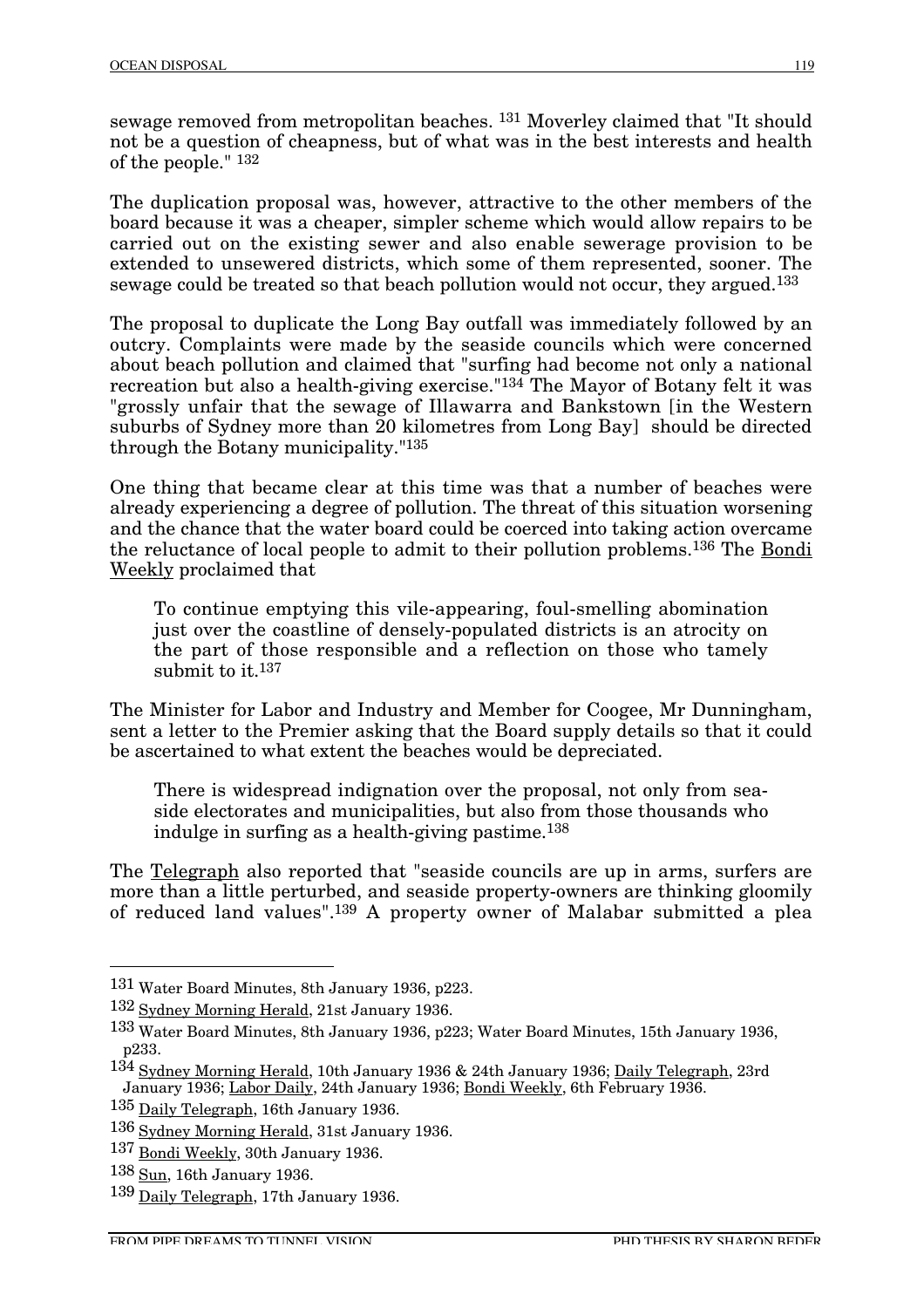through the Telegraph pages "for protection of the unfortunates who have their life-savings similarly invested."140

The Surf Life-Saving Associations registered their protest and organised protest meetings.141 And, rather belately, the North Bondi Progress Association joined in.142 Unaffiliated young people canvassed the Eastern Suburbs to ensure a "packed house" for a public protest meeting.<sup>143</sup> The meeting was held on the 20th January and was "largely attended" attracting Mayors, aldermen and representatives of surf and swimming clubs.<sup>144</sup> The meeting, organised by Randwick council, carried a resolution against a sewerage programme which included the building or use of outfalls such as the proposed one at Long Bay. The resolution suggested that sewerage should be a "truly national project" and recommended that overseas experts be obtained to "put into operation modern treatment systems."145

A second meeting was organised by Waverley Council and held on the 17th February. The meeting of Bondi residents and representatives of both sides of politics decided to request the State government to "insist upon the discontinuance of the discharge of sewage into the ocean near surfing beaches."146 There was a protest at the meeting from an alderman that publicity would adversely affect the popularity of the beaches but the Mayor of Waverley replied that the councils had "hushed up the matter" for years and now realised that publicity would achieve more.147

The Water Board responded throughout the campaign of protest with material from the Farnsworth report and assurances that sewage treatment would prevent beach pollution.148 One Board Member however went so far as to say that "The trouble with Australians is that they have a hygiene complex."149

Support for the Water Board scheme came from Members of Parliament who argued that priority should be placed on sewering unsewered districts and that occasional beach disfigurement was a secondary consideration.150 Nonetheless the support of those voters in unsewered districts was not enough to overcome the massive public outcry over beach pollution. The government was forced to insist that the Board bring in independent experts to review their proposals.151 The Board agreed that the "best way to satisfy the public mind"152 was to seek

 <sup>140</sup> Daily Telegraph, 18th January 1936.

<sup>141</sup> Sydney Morning Herald, 18th January 1936.

<sup>142</sup> Labor Daily, 28th January 1936.

<sup>143</sup> Daily Telegraph, 30th January 1936.

<sup>144</sup> Sydney Morning Herald, 21st January 1936; Daily Telegraph, 21st January 1936.

<sup>145</sup> Daily Telegraph, 21st January 1936.

<sup>146</sup> Sydney Morning Herald, 18th February 1936; Bondi Weekly, 20th February 1936.

<sup>147</sup> Daily Telegraph, 18th February 1936; Bondi Weekly, 20th February 1936.

<sup>148</sup> Sydney Morning Herald, 9th January 1936, 10th January 1936, 18th January 1936; *Sun*, 16th January 1936; Daily Telegraph, 17th January 1936.

<sup>149</sup> Daily Telegraph, 17th January 1936.

<sup>150</sup> Sydney Morning Herald, 10th January 1936, 24th January 1936.

<sup>151</sup> Sydney Morning Herald, 23rd January 1936.

<sup>152</sup> Sydney Morning Herald, 30th January 1936.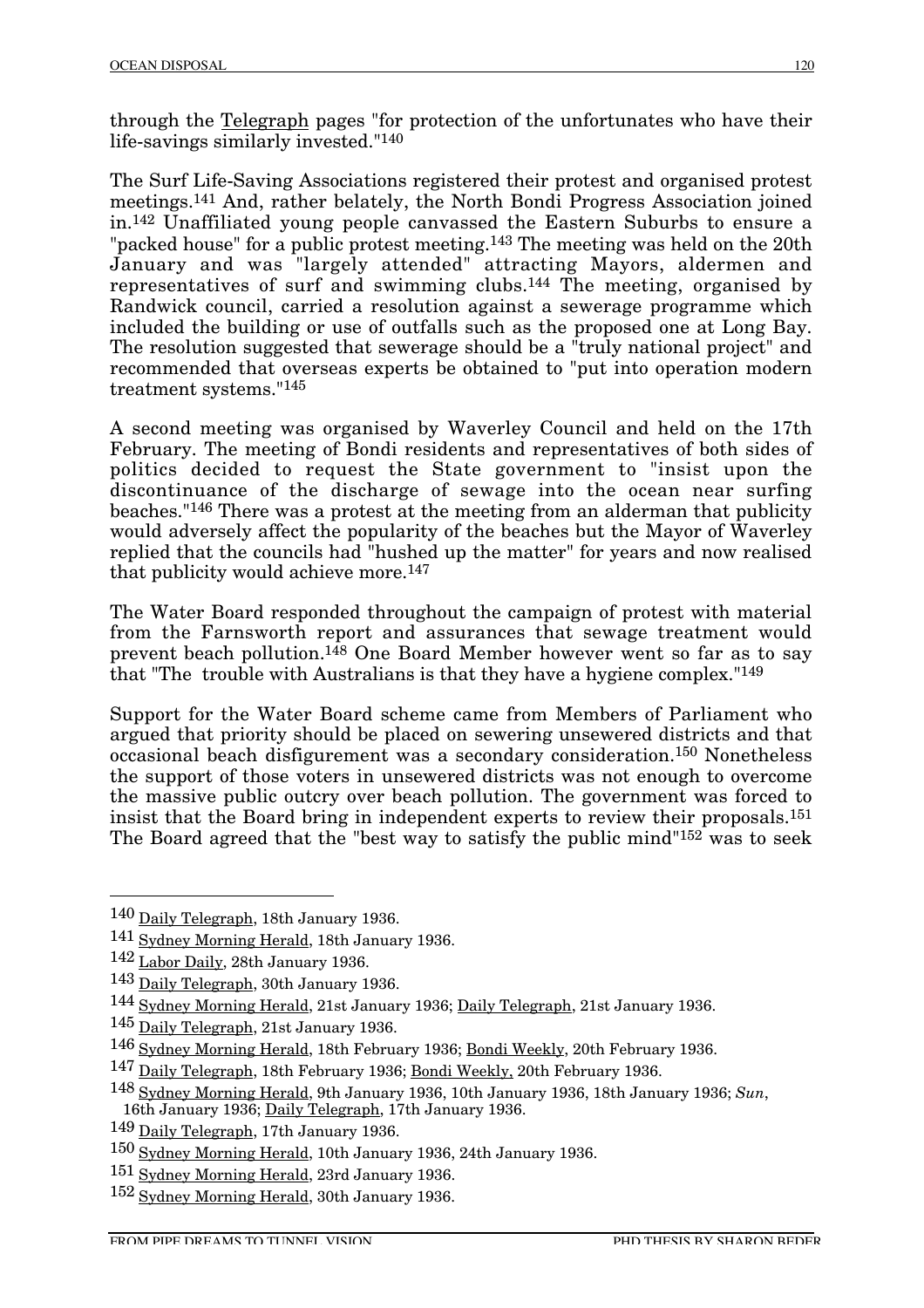independent opinions and Messrs. Dare and Gibson were decided upon by the Board in committee.153

H.H.Dare, far from being independent, had acted as a consultant to the Water Board on several previous occasions. A.J. Gibson was also a consultant engineer from the firm Julius Poole & Gibson. Dare and Gibson reported a few months later. They reaffirmed that disposal of sewage by dilution to sea was the most economical and satisfactory solution in coastal cities.154 They therefore recommended that the duplicate sewer discharging at Long Bay be built.

They rejected the idea of sewage farming as being too expensive, full of engineering difficulties and "a retrograde step". MacTaggart's proposal to divert the sewage of the southern suburbs to Marley Beach would be too expensive and too technically difficult because of the flat grade and deep syphons required and then it would only mean another source of pollution. It would also be too expensive and quite impracticable to divert the existing outfalls elsewhere. Any extension of the outfalls further out to sea would not only be too expensive and too technically difficult but would serve little purpose since the offensive matter would still come back on shore.

#### **THE ESSENTIAL ARGUMENTS - HEALTH RISKS AND DENIALS**

The newspapers received a number of letters debating the proposed schemes, from members of parliament, aldermen, water board members and the public. The extent to which the beaches were polluted was the first point of contention.

"Pollution of beaches" is a good and efficient political catch-cry, but as a scientific fact it ranks among the superstitions of the past like wearing a bi-metallic ring as a cure for rheumatism.155

Two weeks after the infamous 1929 Telegraph photo the Sun procured three samples of sea water at Bondi and had them analysed by a public analyst. The samples contained "organic matter of decomposed animal or vegetable origin" and one sample contained "the bacteria of putrefaction."156

In response the authorities did their own sampling. The government analyst found no nitrates in a sample procured by the Metropolitan Medical officer, which meant "the pollution of the water by sewage is negligible". Another sample procured by Waverley Council was found to have "nothing to substantiate the airy surmises so graphically depicted lately".157

The scope for taking unrepresentative samples on both sides was enormous. The Guardian quickly followed the Sun story with allegations that the Sun samples had all been procured by a fisherman from the same spot "in line with the sewer outfall".158 The Sun answered these allegations by taking a further six samples

 <sup>153</sup> Water Board Minutes, 29th January 1936, p247.

<sup>154</sup> H.H.Dare & A.J.Gibson, Sewer Outfall Investigation, 1936, p4.

<sup>155</sup> Sydney Morning Herald, 13th January 1936.

<sup>156</sup> Sun, 21st March 1929.

<sup>157</sup> Evening News, 22nd March 1929.

<sup>158</sup> Guardian, 22nd March 1929.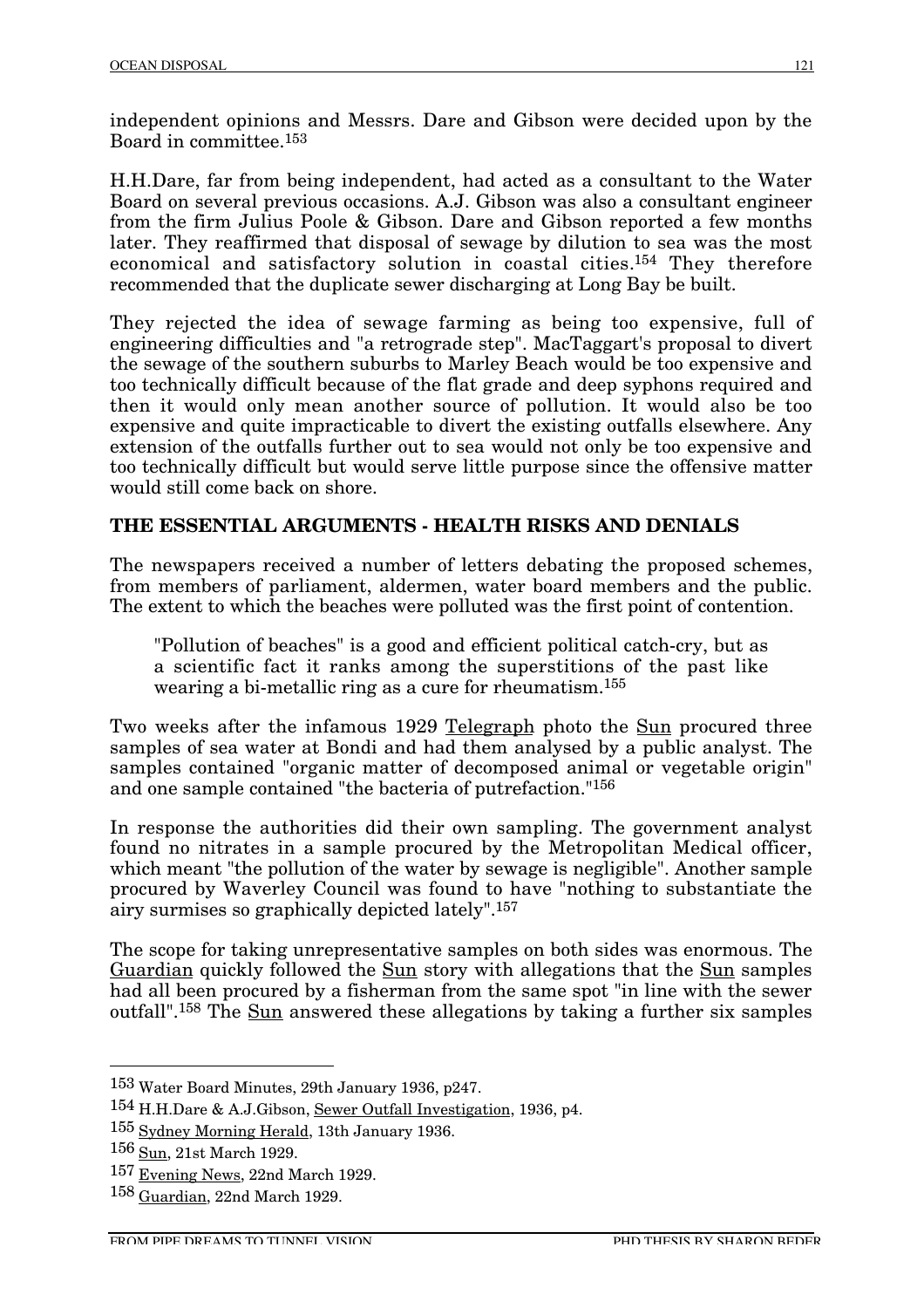at six different points, of which two contained organic matter. The Guardian, however, interpreted the analysis as meaning that "Bondi water is, if anything, purer that most sea water."159

There were numerous personal testimonials in letters to the editor of people who had seen and smelt the sewage in bathing waters.160 Nevertheless the Government analyst, taking samples at various beaches in 1929, declared the beaches clean.161 The difficulty lay, not only in the choice of spot from which the sample should be taken, but also in the interpretation of the analysis of such a sample. As the Board Medical Officer admitted in 1936, after returning from an overseas study tour, beach pollution had received very little scientific study and "no standards existed as to what constituted polluted water".162

Even where it was generally agreed that water was polluted, there was no agreement over whether polluted bathing water was a health problem. From the Coogee campaign through to the Long Bay duplication decision the newspapers reported unnamed doctors blaming ear, nose and throat diseases on bathing in polluted waters.163 One doctor, referred to only as a well-known eye specialist, wrote in 1936 that the water had been so filthy "as to make bathing a questionable performance" and that contaminated surf water had "a very bad effect on the eyes, ears, and mucous membrane."164 There were also personal testimonies from surfers who claimed to have suffered septic throats and blood poisoning from the polluted waters.165 Protesters claimed that Typhoid, Mastoid growths, ear infections and "terrible diseases" could be caught in the surf.166 The Evening News charged

Apparently the health of the thousands of people who visit the beaches to surf is not valued by the board as highly as the estimated expenditure necessary to carry out the essential alterations.167

However the authorities always denied allegations that polluted water was a health threat. One metropolitan Medical Officer, Dr J.S.Purdy, in his efforts to disclaim any health threats, claimed that he induced his family and friends to sniff Bondi sea water up their noses as a prophylactic against catarrh after observing that constant surfers did not suffer from influenza. Dr Purdy had bottled his samples of Bondi sea water and called it 'hypertonic supersaturated sea salt solution'.168

 <sup>159</sup> Guardian, 26th March 1929.

<sup>160</sup> Daily Telegraph, 26th March 1929; *Sun*, 26th March 1929; *Sun*, 27th March 1929.

<sup>161</sup> Sydney Morning Herald, 5th April 1929; Guardian, 5th April 1929; Daily Telegraph, 5th March 1929; Labor Daily, 6th April 1929.

<sup>162</sup> Sun, 15th January 1936.

<sup>163</sup> Daily Telegraph, 7th March 1929; Sun, 7th March 1929; Sun 26th March 1929.

<sup>164</sup> Daily Telegraph, 18th February 1936.

<sup>165</sup> Sun, 22nd March, 1929 and 25th March 1929.

<sup>166</sup> Daily Telegraph, 21st January 1936, 1st February 1936, 14th February 1936; Labor Daily, 5th February 1936.

<sup>167</sup> Evening News, 15th July 1927.

<sup>168</sup> Evening News, 22nd March 1929.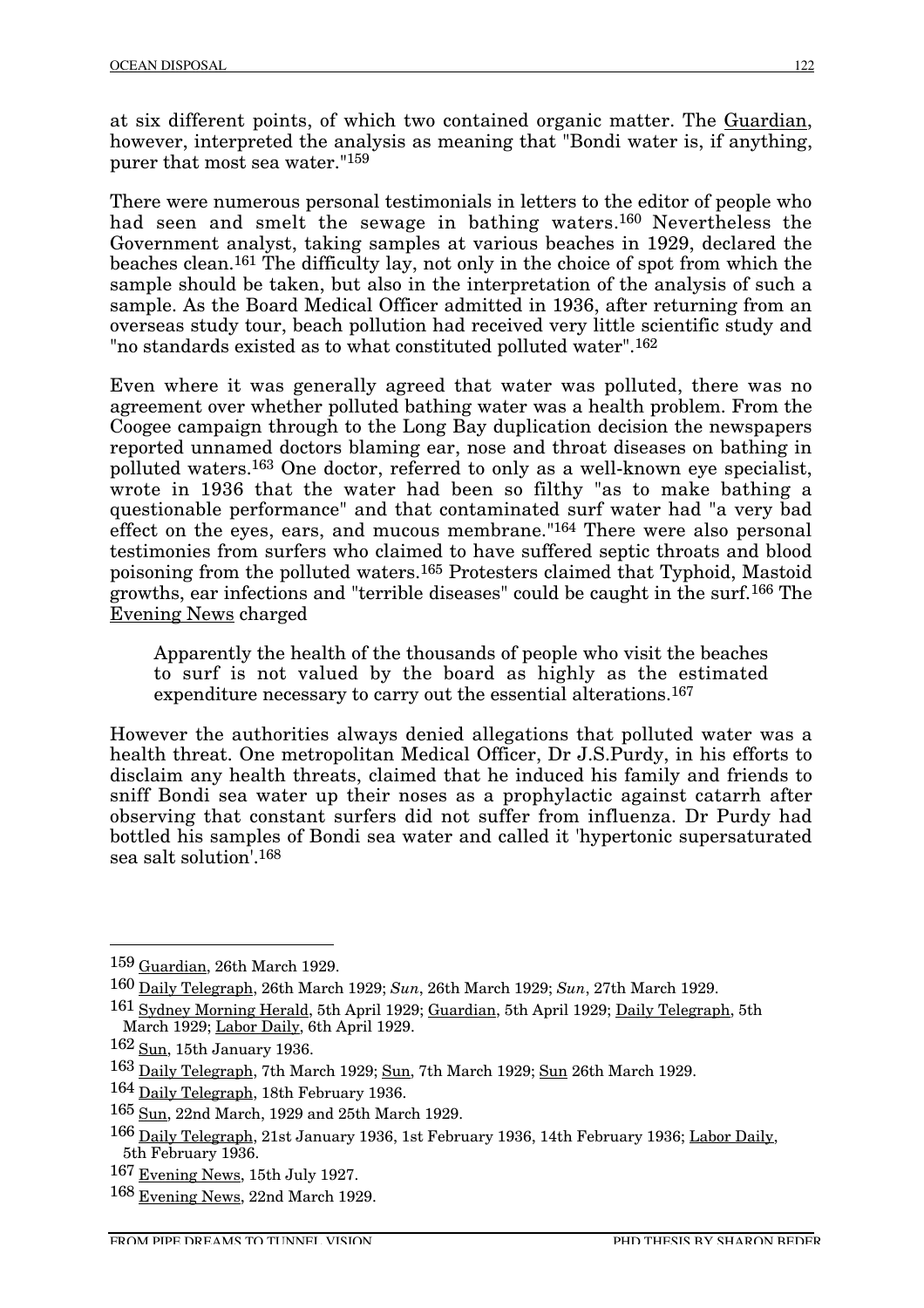By 1936 the Water Board was willing to admit to some pollution but not that this pollution posed a health threat. Their Medical officer said that no definite evidence existed that beach pollution had led to any epidemic of disease and he felt that ear diseases which were sometimes attributed to water pollution might be caused by "a particle of sand or of seaweed."169

At this time health legislation was being prepared to give the Health Department responsibility for monitoring pollution of bathing waters.170 However health authorities also denied that pollution endangered public health. Dr Purdy, however, said that even when the surf was "grossly polluted" it did not imperil health.171 The Director-General of Public Health concurred that there was "absolutely no evidence to favour the contention that diseases are transmitted by pollution of the surf."172

When Dare and Gibson reported they argued that the pollution on Sydney's beaches came from both the outfalls and from ships and dumping at sea. They quoted the American engineering text by Metcalf and Eddy to refute the idea that there was any real danger to health from polluted water. Metcalf and Eddy claimed that disease-producing organisms were present in the sewage but that these organisms were adequately dealt with by dilution in water.

Dare and Gibson also referred to a report by Dr Saunders, the Board's Medical Officer. Saunders denied that there was any danger involved in bathing at Sydney beaches. Bathing in polluted waters was dangerous if toxic industrial wastes were present but the quantities at Sydney's beaches were insignificant. There was no statistical evidence that there was any extra incidence of infections from the entrance into the bodies of swimmers of organic matter. Pathogenic bacteria, which might otherwise pose a risk, did not survive long in sewage and were scattered and dispersed in the water. Again there was no statistical evidence of disease from bacteria in the water. And bacterial counts, which did not differentiate between harmful and harmless bacteria, needed to be supported by epidemiological evidence or sanitary surveys, before being taken seriously. Dare and Gibson also referred to Dr Sydney Morris, Director General of Public Health, who was not so certain about the short life-span of organisms. Moreover he suspected epidemiological data could be distorted because many people would not swim when the water was very polluted or when the winds were on-shore.

Dare and Gibson admitted that, as the volume of sewage increased, the risk might also increase creating enough pollution to cause "septic conditions to cuts or membraneous portions of the body" which would not be on the records. They also asserted that the occasional analysis of polluted water may not have indicated pollution from the outfalls and "may even be due, in crowded areas, to the bathers themselves."173

The denial of health risks by the authorities was in part their solution for dealing with a situation in which difficult political choices had to be made. Which is more

 <sup>169</sup> Sun, 15th January 1936.

<sup>170</sup> Daily Telegraph, 3rd February 1936; Sydney Morning Herald, 3rd February 1936.

<sup>171</sup> Sunday Sun, 2nd February 1936.

<sup>172</sup> Sunday Sun, 2nd February 1936.

<sup>173</sup> Dare & Gibson, Sewer Outfall Investigation, p16.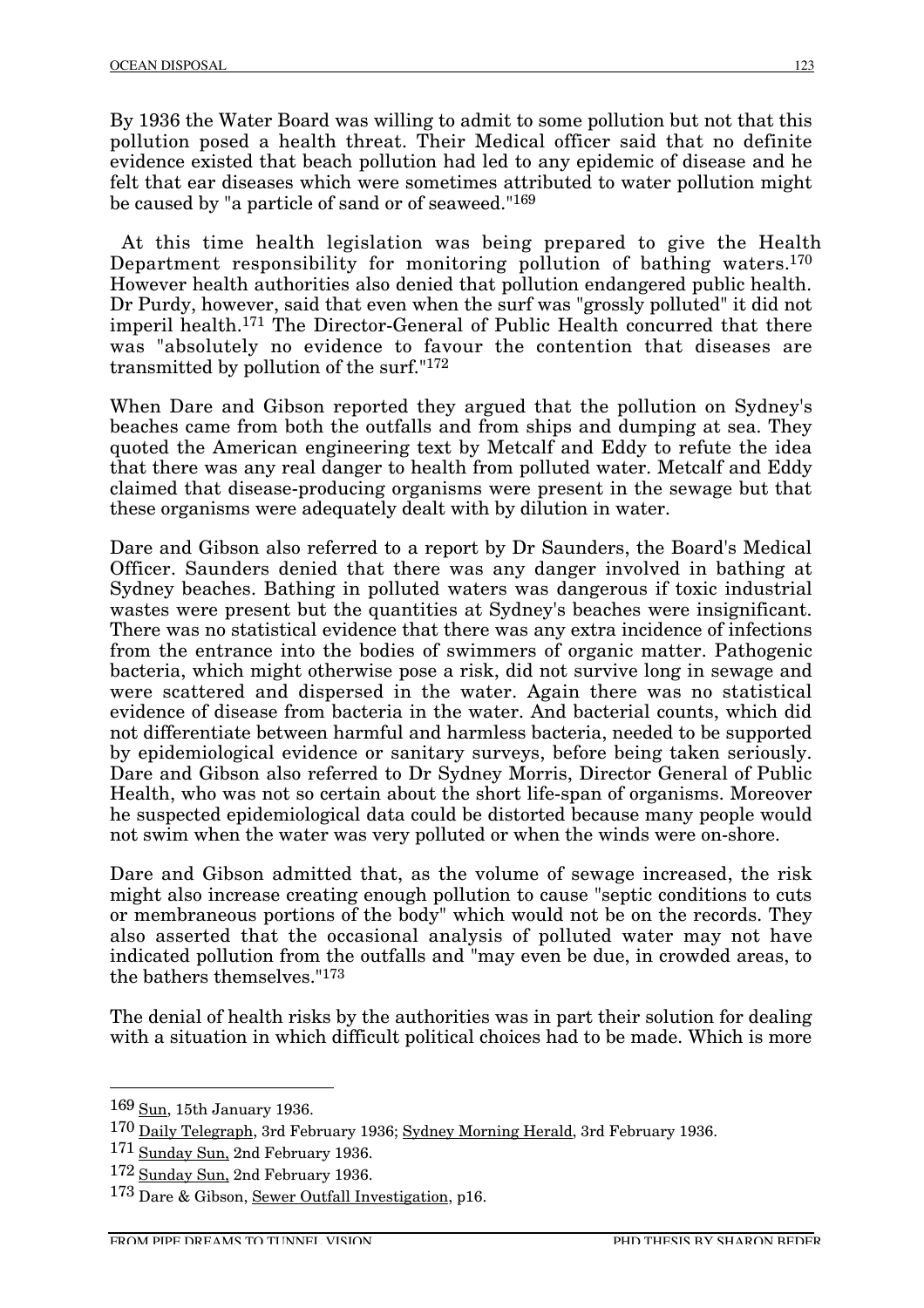important, Farnsworth asked, the public health advantages of direct disposal to sea or the public health detriment of rendering the beaches objectionable for sea bathing?174 The reluctance of rate-payers to pay anything but a minimum meant that the Water Board, in its efforts to keep its constituents happy, was forced to choose between capital works.

The cost savings that were made available through disposing of untreated sewage into the sea allowed more money to be spent sewering new suburbs and thereby improving the healthiness of those areas. The beachside suburbs tended to be older, working class areas whilst the newer suburbs were expanding to the West, North and South and resources were being allocated towards these new developments. In other words a large backlog in sewering of new suburbs meant that the priority placed on sewage collection and removal remained even in 1936, and disposal was considered to be a far less important consideration. This meant that although the beaches provided a key recreation to all Sydney siders, the residents of seaside suburbs had a minority voice. People naturally placed their homes and neighbourhoods ahead of recreational amenities. Beach pollution could be denied, but a lack of sewerage provision was a more obvious health risk and had more serious political consequences.

Although the decision to cut corners on sewage disposal was a political and economic one, the Board and other government authorities felt that they had to justify the decision nonetheless. The claim that there was no health risk emanating from this choice was a necessary justification. There was also some attempt on the part of sewage outfall proponents to portray ocean disposal as a scientific concept and justify it that way. The Labor Daily suggested that outfall schemes were backed by "vast scientific research".175 Concepts such as dilution, oxidation, filtration, oscillation of waves and sterilisation by sunlight were cited to make the ocean disposal seem like a scientific procedure.176 Dare and Gibson claimed that treatment of sewage by dilution in sea water was

not only the cheapest in first cost in most cases, but is just as well established as a truly scientific process as the most elaborate artificial treatment 177

Dare and Gibson did however admit that the tendency, in the United States at least, was towards treatment before discharge and the recognition that nuisance and pollution should be prevented near recreational areas.178 (England tended to be less advanced in this<sup>179</sup>) They therefore recommended some very rudimentary treatment in the form of screening and skimming. They suggested provision be made for progressive extension of the treatment process.

The promise of treatment at the outfalls was in the end necessary to quieten the unrest caused by the proposal to duplicate the Long Bay outfall although faith in the ability of some treatment methods to solve beach pollution was none too

 <sup>174</sup> Farnsworth, The Major Amplification of the Sewerage System, pp6-10.

<sup>175</sup> Labor Daily, 25th January 1936.

<sup>176</sup> Sydney Morning Herald, 10th January 1936.

<sup>177</sup> Dare & Gibson, Sewer Outfall Investigation, p13.

<sup>178</sup> ibid., p4.

<sup>179</sup> ibid., p5.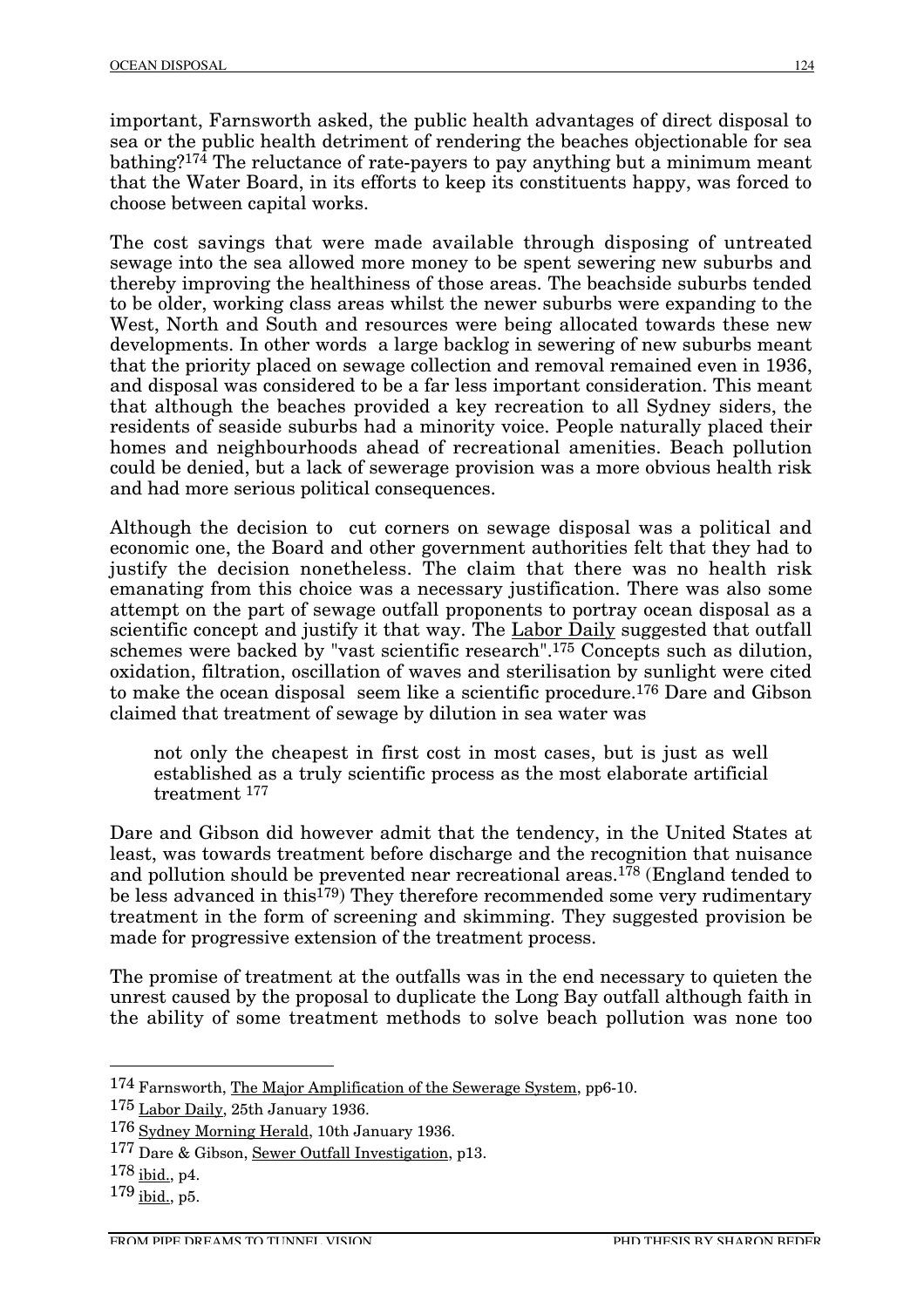strong.180 The Mayor of Waverley expressed his doubts about methods which claimed to pulverise the sewage.181 A letter to the Telegraph pointed out

Screened and pulverised matter from outfalls is only sewage transformed in character, and is still floating matter and pollution when in suspension in the sea.<sup>182</sup>

and Dunningham agreed

"According to Mr Farnsworth," went on the Minister, "if you squeeze a bad egg into a glass of water and you cannot see it, it cannot be there. He apparently believes that as long as it is not visible it is not objectionable. I think it is ten times as objectionable." 183

Nevertheless the faith that most people had in the ability of science and technology to provide the answers meant that almost everyone believed that a modern and sophisticated treatment plant could prevent beach pollution problems. The Water Board promise of treatment at the outfalls and the findings of the 'independent' experts caused media interest and general public concern to recede. The president of the Australian Surf Life-Saving Association accepted the expert opinion, and set about restoring the reputation of Australian beaches.<sup>184</sup> Water Board members congratulated themselves that such eminent engineers had completely endorsed their scheme. Alderman Moverley the lone dissenter, meekly agreed with the report and merely suggested that in the future the Marley Head scheme might have to be considered.185

#### **CONCLUSION - EXPERT DECEPTION**

There was never any disagreement amongst engineers, either in Australia or abroad, that ocean disposal of raw sewage was the preferred option when it was not too expensive in terms of initial capital costs. Ocean disposal was attractive as a low maintenance, labour free operation and certainly land treatment in the form of sewage farming, chemical precipitation and septic tank treatment had become extremely unpopular with both engineers and the public. In most places a little beach pollution was preferable to the nuisances which arose from badly managed treatment works in close proximity to residential areas.

It was convenient to ignore the possibility of environmental degradation whenever the authorities were trying to establish a sewage treatment or disposal facility. The engineers, in predicting that the ocean outfalls would not give rise to pollution, were able to defend a technological solution which achieved the political objectives of sewering the city at minimum cost. Whilst environmental considerations were secondary to the engineers they were not so secondary to beachgoers and the authorities had to show that they had considered pollution

 <sup>180</sup> Daily Telegraph, 17th January 1936.

<sup>181</sup> Sydney Morning Herald, 18th January 1936.

<sup>182</sup> Daily Telegraph, 25th January 1936.

<sup>183</sup> Labor Daily, 31st January 1936.

<sup>184</sup> Sydney Morning Herald, 1st April 1936.

<sup>185</sup> Water Board Minutes, 8th April 1936.